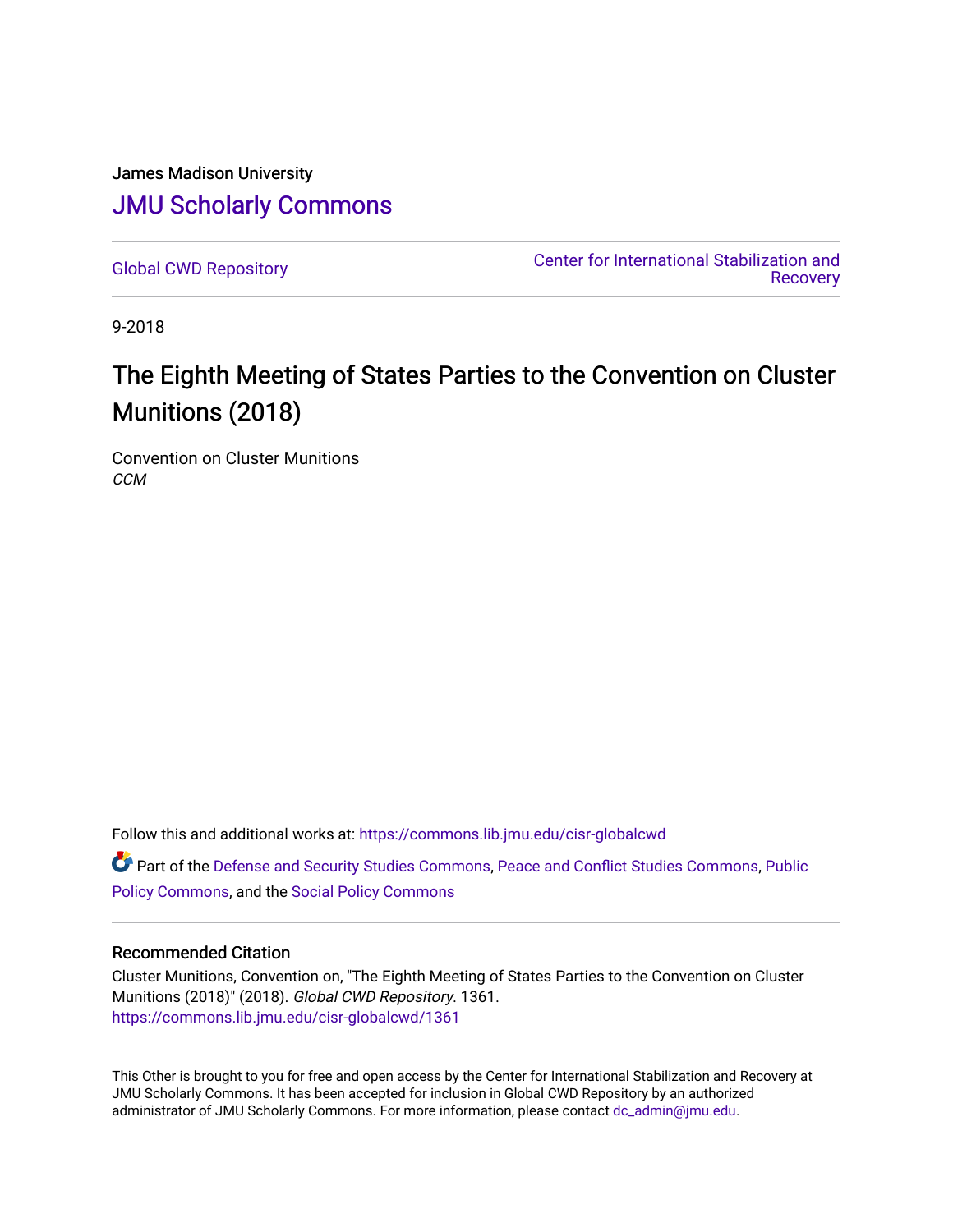## **Convention on Cluster Munitions** 19 September 2018

Original: English

**Eight Meeting of States Parties Geneva, 3–5 September 2018** Item 11 of the agenda **Consideration and adoption of the final document of the Meeting**

### **Final report**

### **I. Introduction**

1. Article 11 of the Convention on Cluster Munitions provides that "the States parties shall meet regularly in order to consider and, where necessary, take decisions in respect of any matter with regard to the application or implementation of the Convention, including:

(a) The operation and status of the Convention;

(b) Matters arising from the reports submitted under the provisions of the Convention;

(c) International cooperation and assistance in accordance with article 6 of the Convention;

(d) The development of technologies to clear cluster munition remnants;

(e) Submissions of States parties under articles 8 and 10 of the Convention;

(f) Submissions of States parties as provided for in articles 3 and 4 of the Convention."

2. Article 11 also provides that the Meetings of States Parties shall be convened by the Secretary-General of the United Nations annually until the First Review Conference.

3. The First Review Conference of the Convention (Dubrovnik, Croatia, 7 to 11 September 2015) decided that the Meetings of States Parties shall continue to be convened by the Secretary-General of the United Nations.<sup>1</sup>

4. Article 11 further provides that "States not party to the Convention, as well as the United Nations, other relevant international organizations or institutions, regional organizations, the International Committee of the Red Cross, the International Federation of Red Cross and Red Crescent Societies and relevant non-governmental organizations, may be invited to attend the Meetings of States Parties as observers in accordance with the agreed rules of procedure."

<sup>&</sup>lt;sup>1</sup> Paragraph 34 of the Final report of the First Review Conference (CCM/CONF/2015/7).



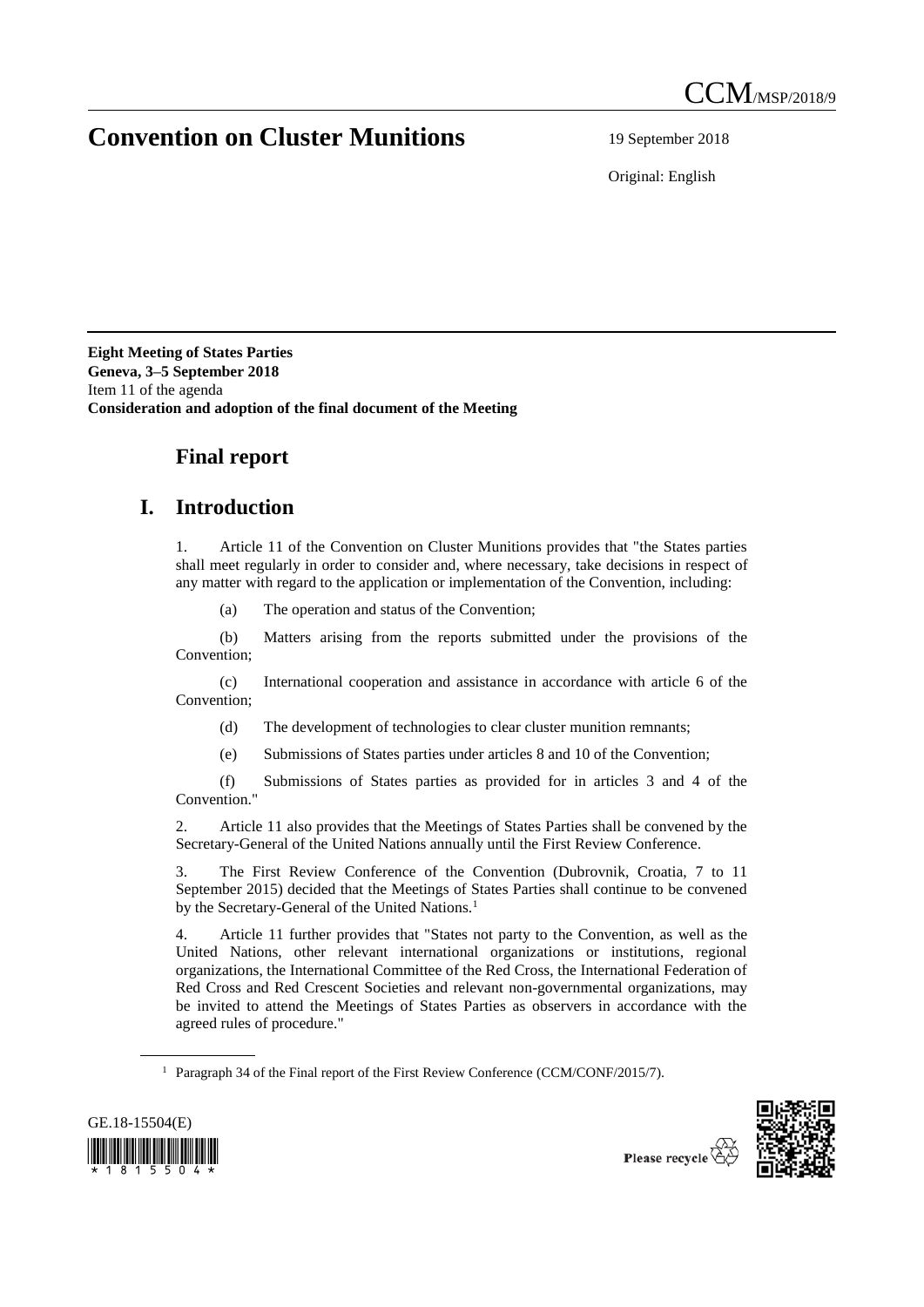5. By operative paragraph 7 of resolution 70/54 entitled "Implementation of the Convention on Cluster Munitions", adopted by the General Assembly on 7 December 2015, the General Assembly requested the Secretary-General "to continue to convene the Meetings of States Parties to the Convention on Cluster Munitions and to continue to render the necessary assistance and to provide such services as may be necessary to fulfil the tasks entrusted to him by the Convention and the relevant decisions of the First Review Conference."

6. The Seventh Meeting of States Parties decided that the Eighth Meeting of States Parties would be from 3 to 5 September 2018 in Geneva, unless its President decided at a later stage to host the meeting in Managua, Nicaragua, in accordance with paragraph 30 (d) of the Final Report of the Review Conference (CCM/CONF/2015/7).<sup>2</sup>

7. Accordingly, and following consultations, the Secretary-General of the United Nations convened the Eighth Meeting of States Parties to the Convention and invited all States parties, as well as States not party to the Convention, to participate in the Meeting.

8. The Seventh Meeting of States Parties also decided to designate Ambassador Hernán Estrada Roman, Permanent Representative of Nicaragua to the United Nations in Geneva as President of the Eighth Meeting of States Parties.<sup>3</sup> In accordance with the decision taken at the First Review Conference, his term commenced on the day following the conclusion of the Seventh Meeting of States Parties until the last day of the Eighth Meeting of States Parties. 4

9. By note verbale dated 15 December 2017 addressed to all Permanent Missions to the United Nations of States Parties to the Convention on Cluster Munitions, Ambassador Hernán Estrada Roman, Permanent Representative of Nicaragua to the United Nations in Geneva, informed to have decided to step down from his position as the Ambassador Extraordinary and Plenipotentiary and Permanent Representative of Nicaragua to the United Nations Office in Geneva. In accordance with established procedures and practices, the United Nations Office for Disarmament Affairs in February 2018 conducted a silence procedure conveying the understanding of the Coordination Committee of the Convention that Nicaragua would continue to hold the Presidency of the Eighth Meeting of the States Parties to the Convention and would nominate a representative to preside the Meeting. The United Nations Secretariat received no objections to the above understanding during the silence procedure.

10. By note verbale dated 6 August 2018, Nicaragua indicated that Mr. Carlos Morales Dávila, Chargé d'Affaires *ad interim* and Deputy Permanent Representative at the Permanent Mission of Nicaragua to the United Nations and other International Organizations in Geneva, would preside the Eighth Meeting of the States Parties to the Convention on Cluster Munitions.

### **II. Organization of the Eighth Meeting of States parties**

11. The Eighth Meeting of States Parties was held in Geneva, Switzerland, from 3 to 5 September 2018.

12. Ms. Sheila N. Mweemba, Director of the Implementation Support Unit (ISU) of the Convention on Cluster Munitions, participated in the work of the Meeting.

 $2$  CCM/MSP/2017/12 paragraph 53.

<sup>&</sup>lt;sup>3</sup> Ibidem paragraph 52.

<sup>4</sup> Ibidem paragraph 52.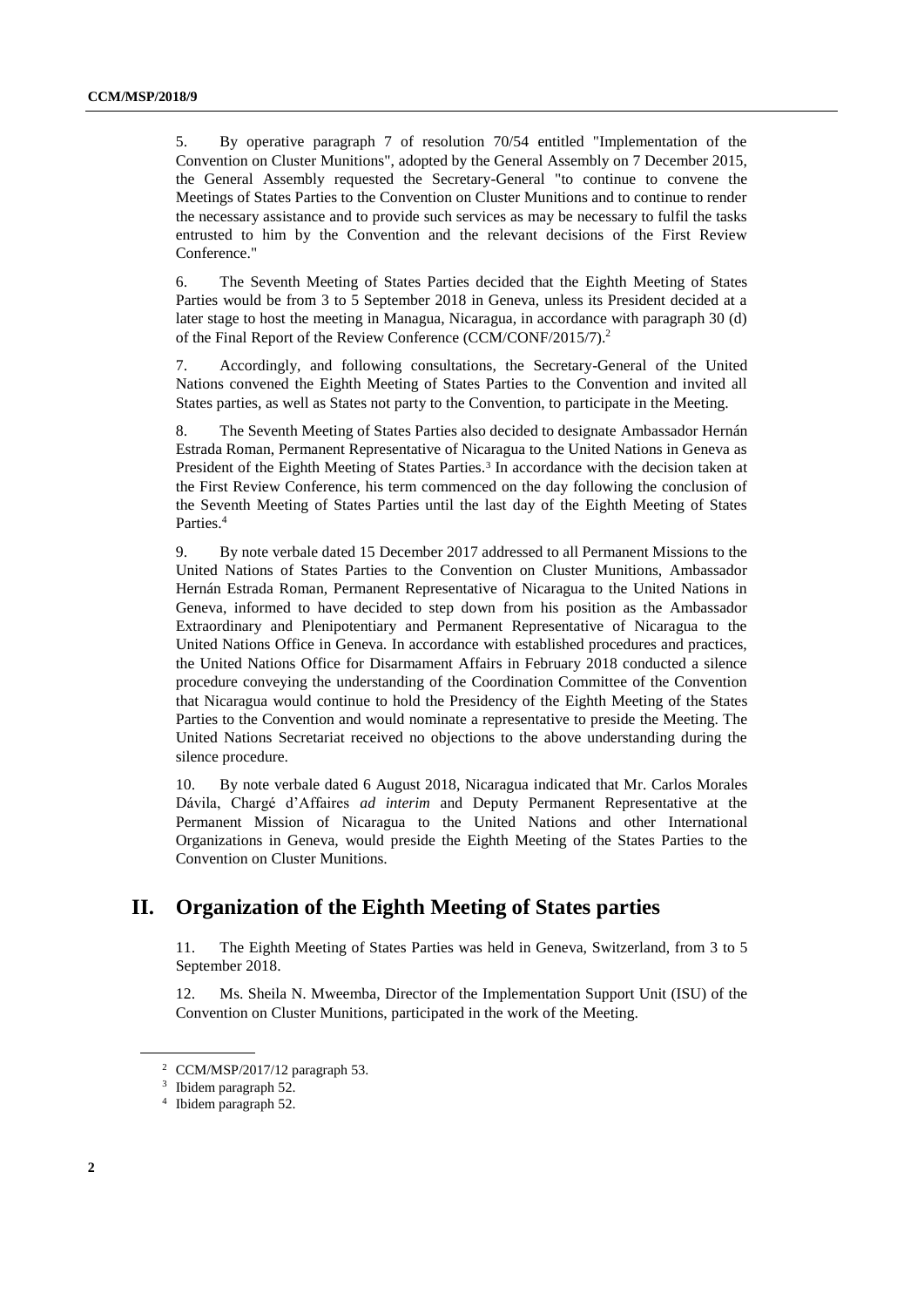13. The Meeting confirmed Ms. Anja Kaspersen, Director of the Conference on Disarmament Secretariat and Conference Support Branch of the United Nations Office for Disarmament Affairs, as Secretary-General of the Conference.

14. Ms. Silvia Mercogliano, Political Affairs Officer, Conference on Disarmament Secretariat and Conference Support Branch of the United Nations Office for Disarmament Affairs served as Secretary of the Meeting.

15. The following States parties to the Convention participated in the work of the Meeting: Albania, Andorra, Australia, Austria, Belgium, Bosnia and Herzegovina, Botswana, Bulgaria, Burundi, Canada, Chad, Chile, Colombia, Costa Rica, Croatia, Cuba, Czech Republic, Dominican Republic, Ecuador, El Salvador, France, Germany, Guatemala, Holy See, Honduras, Hungary, Iraq, Ireland, Italy, Japan, Lao People's Democratic Republic, Lebanon, Liechtenstein, Lithuania, Mauritania, Mexico, Montenegro, Mozambique, Netherlands, New Zealand, Nicaragua, Norway, Panama, Peru, Saint Kitts and Nevis, San Marino, Senegal, Slovakia, Slovenia, South Africa, Spain, Sri Lanka, State of Palestine, Sweden, Switzerland, Trinidad and Tobago, Tunisia, United Kingdom of Great Britain and Northern Ireland, Zambia.

16. The following States, which had ratified or acceded to the Convention, but for which it was not yet in force, participated in the work of the Meeting: Namibia.

17. The following States signatories to the Convention participated in the work of the Meeting as observers: Angola, Cyprus, Gambia, Philippines, São Tomé and Príncipe, Uganda.

18. Argentina, Bahrain, China, Finland, Morocco, Oman, Serbia, Singapore, South Sudan, Sudan, Turkey, United Arab Emirates, and Vanuatu also participated in the work of the Meeting as observers.

19. The United Nations Mine Action Service and the United Nations Office for Disarmament Affairs participated in the work of the Meeting as observers, pursuant to rule 1 (2) of the rules of procedure (CCM/MSP/2018/4).

20. The International Committee of the Red Cross (ICRC), the Geneva International Centre for Humanitarian Demining (GICHD) and the Cluster Munition Coalition also participated in the work of the Meeting as observers, pursuant to rule 1 (2) of the rules of procedure (CCM/MSP/2018/4).

21. The European Union, the Center for International Stabilization and Recovery (CISR) of James Madison University, the International Association of Soldiers for Peace, the Mines Advisory Group (MAG), the Norwegian Red Cross and The Halo Trust took part in the work of the Meeting as observers, pursuant to rule 1 (3) of the rules of procedure (CCM/MSP/2018/4).

#### **III. Work of the Eighth Meeting of States Parties**

22. On 3 September 2018, the Eighth Meeting of States Parties was opened by Mr. Carlos Morales Dávila, Chargé d'affaires *ad interim* and Deputy Permanent Representative at the Permanent Mission of Nicaragua to the United Nations and other International Organizations in Geneva.

23. The Eighth Meeting of States Parties held five plenary meetings. Upon invitation of the President of the Meeting, at the first plenary meeting on 3 September 2018, Ambassador Sabrina Dallafior-Matter, Permanent Representative of Switzerland to the Conference on Disarmament in Geneva, made a statement.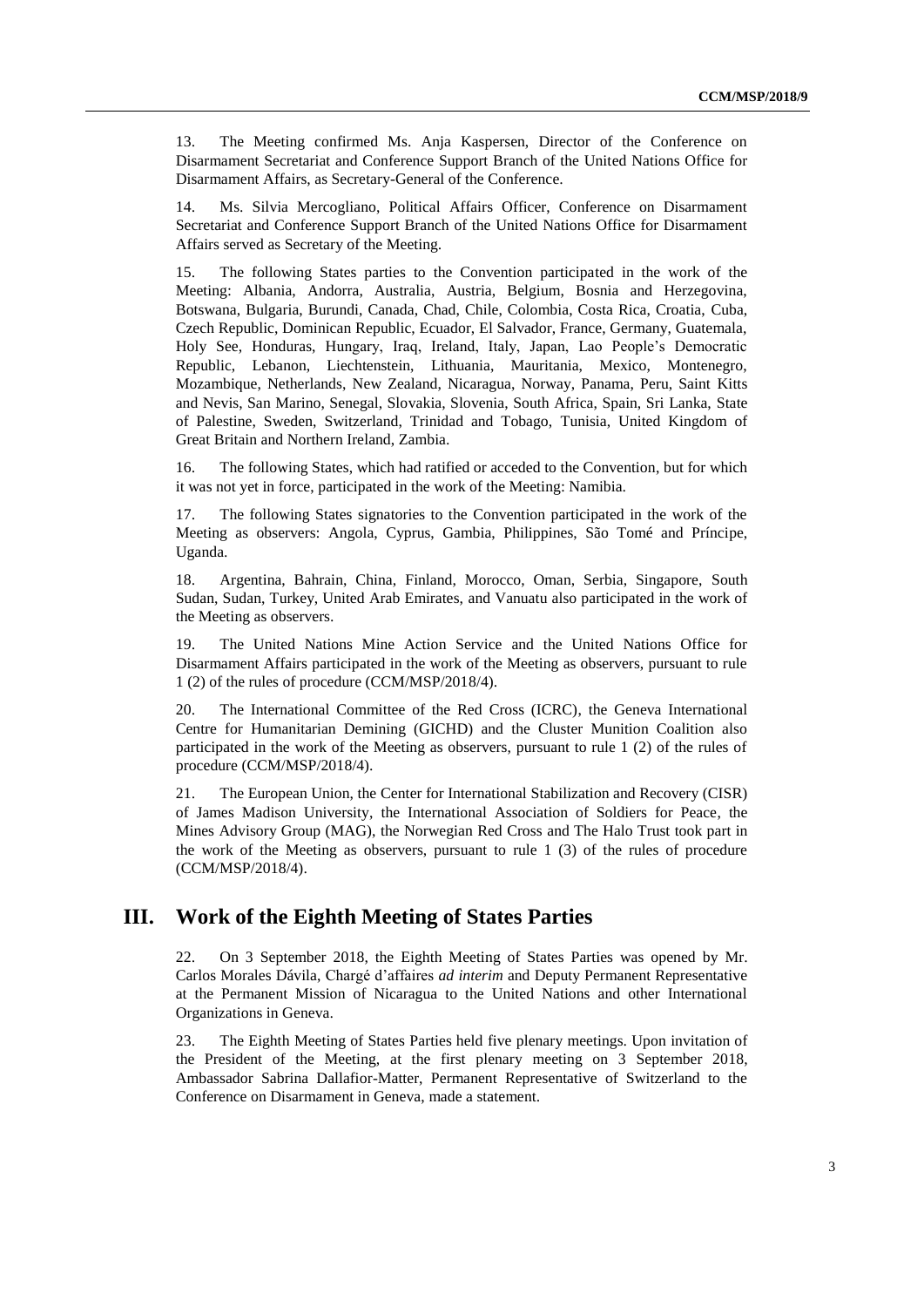24. At the same meeting, a video message was delivered by Ms. Izumi Nakamitsu, High Representative for Disarmament Affairs. Statements were also made by Dr. Gilles Carbonnier, Vice President of the International Committee of the Red Cross (ICRC) and by Mr. Hector Guerra, Director of the Cluster Munition Coalition.

25. At the same meeting, Costa Rica, Croatia, the Netherlands and Germany were elected by acclamation as Vice-Presidents of the Meeting.

26. At the same meeting, States Parties adopted the agenda of the Meeting, as contained in document CCM/MSP/2018/1, the Provisional Annotated Programme of Work, as contained in document CCM/MSP/2018/3, and confirmed the Rules of Procedure (CCM/MSP/2010/3 and CCM/MSP/2018/4).

27. The Meeting considered documents CCM/MSP/2018/1 to CCM/MSP/2018/8 and CCM/MSP/2018/WP.1 and Rev.1, CCM/MSP/2018/WP.2 and Rev.1, CCM/MSP/2018/WP.3 and CCM/MSP/2018/WP.4.

#### **IV. Decisions and recommendations**

28. Noting the importance of universalization, the Meeting warmly welcomed the recent accession of Sri Lanka and the ratification of Namibia to the Convention on Cluster Munitions and expressed appreciation for the efforts made by France and Panama as Coordinators on Universalization.

29. States Parties expressed their strong concern regarding recent incidents and evidence of use of cluster munitions in different parts of the world and condemned any use by any actor, in conformity with article 21.<sup>5</sup>

30. The Meeting thanked Germany for efforts undertaken in its capacity as President of the Seventh Meeting of States Parties that led to the adoption in 2017 of resolution 72/54 on the Convention titled "Implementation of the Convention on Cluster Munitions".

31. The Meeting was encouraged by the tremendous progress made in stockpile destruction which saw all States Parties with the first Article 3 completion date of 1 August 2018 comply with their obligations, ahead of this deadline. The Meeting also congratulated Croatia, Cuba and Spain for having reported compliance with their Article 3 obligations ahead of their Convention deadlines. The Meeting expressed its appreciation for the efforts undertaken by Croatia and Mozambique, as the Coordinators on Stockpile Destruction and Retention in advancing implementation of this key Convention obligation.

32. The meeting adopted the draft - Article 3 Declaration of Compliance (CCM/MSP/2018/WP.4), submitted by Croatia and Mozambique (Annex I).

33. The Meeting considered and adopted the Guidelines for the Convention on Cluster Munitions Article 3 Extension Requests (CCM/MSP/2018/WP.1/Rev.1), as orally amended, submitted by Bosnia-Herzegovina as one of the Coordinators on the general status and operation of the Convention (Annex II).

34. The Meeting acknowledged with appreciation the work of the Netherlands and Lao People's Democratic Republic, as the Coordinators on Clearance and Risk Reduction and

<sup>5</sup> Cuba and Nicaragua did not support the inclusion of the phrase "in conformity with article 21" and requested to place on record that in their view this reference to Article 21 is ambiguous, contravenes the spirit and purpose of the Convention on Cluster Munitions, and is incoherent with the principled position agreed in the Dubrovnik Declaration of condemning any use of cluster munitions by any actor.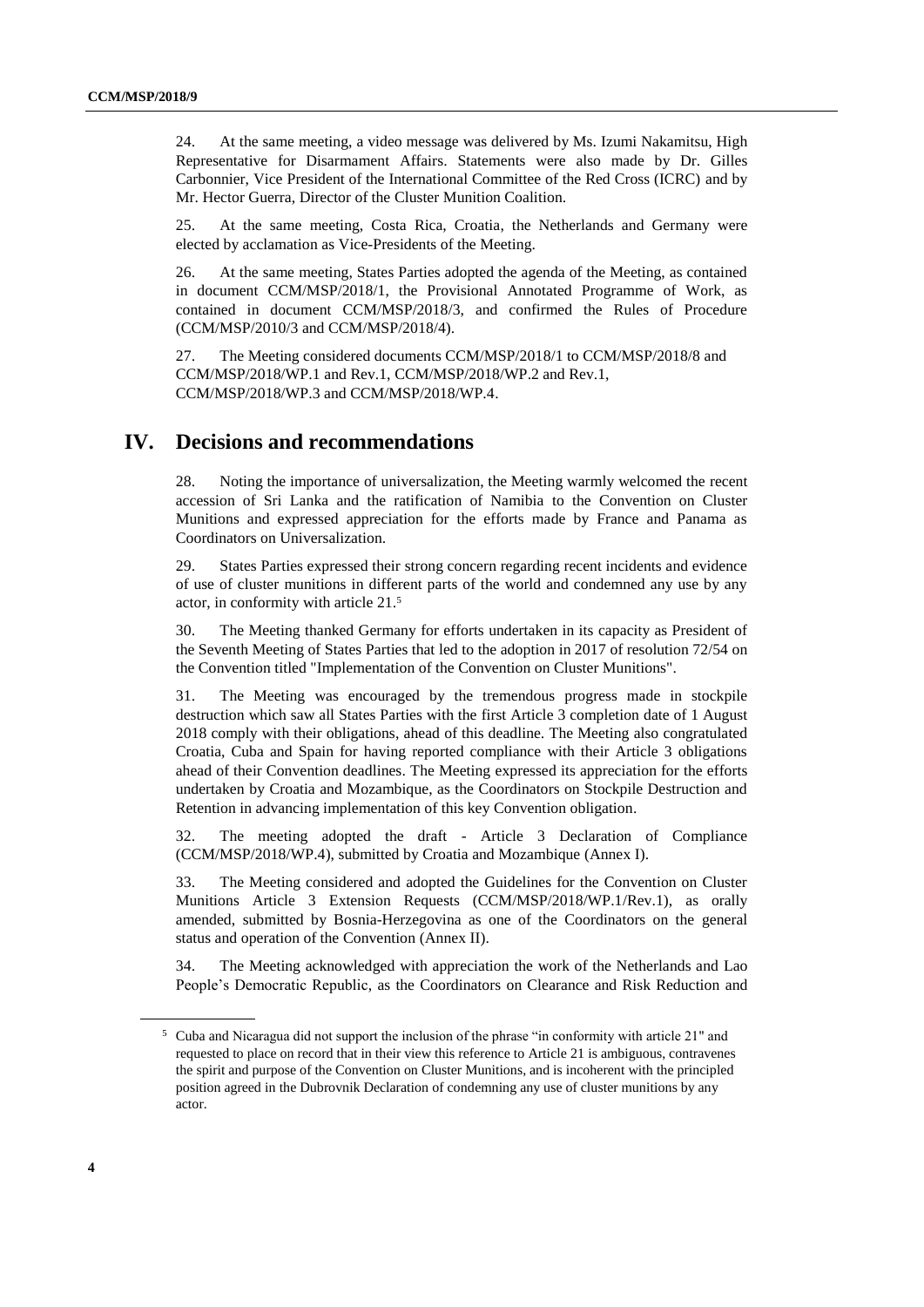emphasised the importance of employing effective and efficient technologies in the survey and clearance of cluster munitions remnants in contaminated areas as well as the necessity of developing plans to complete clearance.

35. The Meeting considered and adopted the Guidelines for the Convention on Cluster Munitions Article 4 Extension Requests (CCM/MSP/2018/WP.2/Rev.1), as orally amended, submitted by Bosnia-Herzegovina as one of the Coordinators on the general status and operation of the Convention (Annex III).

36. The Meeting also thanked Italy and Ireland, as the Coordinators on Victim Assistance, for their efforts in facilitating increased information exchange among States Parties on the implementation of Article 5 obligations, with the goal of identifying good practices as possible useful resources for other States Parties, and for providing a platform to share information on challenges encountered and to convey assistance needs.

37. Reiterating the importance of initial and annual national reporting under article 7 of the Convention as an obligation under the Convention and as an essential tool to measure its implementation and to foster international cooperation and assistance, the Meeting thanked Zambia, in its capacity as Coordinator on Transparency Measures, for the work undertaken throughout the year which had resulted in a significant increase in the submission of initial transparency reports since the Seventh Meeting of States Parties.

38. Recalling the importance for States Parties to comply with the provisions of Article 9 of the Convention, the Meeting expressed appreciation for the continued work of New Zealand, in its capacity as Coordinator on National Implementation Measures over several years, which aimed at increasing States Parties' understanding of the wide range of obligations under the Convention and to increase their reporting on their implementation of these commitments.

39. The Meeting also thanked Australia and Peru, as the Coordinators on Cooperation and Assistance, for their work in advancing partnerships and collaboration among States, including through the further development of the Country Coalition initiative, which aims to effectively enhance implementation of obligations under the Convention.

40. The First Review Conference of the Convention approved the ISU budget and workplan for the period 2016–2020. As decided by the First Review Conference, Ms. Sheila N. Mweemba, Director of the ISU, presented the 2019 budget and workplan of the ISU, which the Meeting approved on 4 September 2018 (CCM/MSP/2018/2). The Meeting also agreed that the 2020 ISU budget and work plan would be submitted sixty days prior to the Ninth Meeting of States Parties and that the Director of the ISU would continue to submit annually reports on the work undertaken by the ISU.

41. The Meeting welcomed the Convention on Cluster Munitions 8MSP Progress Report - monitoring progress in implementing the Dubrovnik Action Plan, submitted by Nicaragua in its capacity as President of the Eighth Meeting of States Parties (CCM/MSP/2018/5) and expressed satisfaction at the progress made in the implementation of the Dubrovnik Action Plan.

42. The meeting considered document CCM/MSP/2018/WP.3, submitted by Germany, on the Establishment of a Process for the Selection of the Presidency of the Convention on Cluster Munitions. Following an exchange on the proposals contained in the document, the Meeting recognized that there was need to continue to reflect upon this important issue and to explore a sustainable process to make the succession of presidencies more predictable. The Meeting agreed to consider further this matter at the Ninth Meeting of States Parties with an aim to reach an agreement at the Second Review Conference, when the whole machinery of the Convention will be reviewed.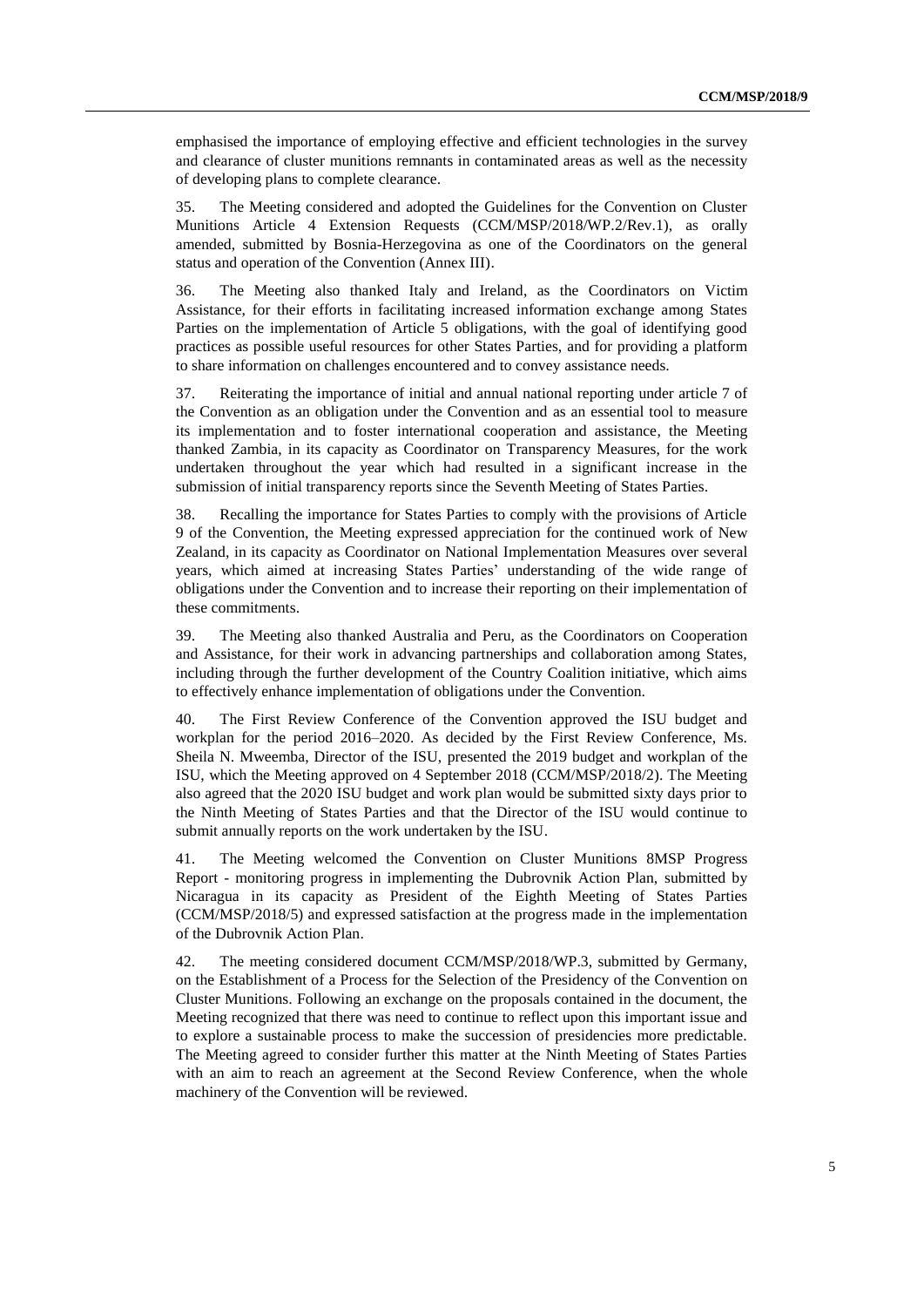43. The Meeting heard a presentation by Ms. Anja Kaspersen, Director of the Conference on Disarmament and Conference Support Branch of the United Nations Office for Disarmament Affairs, on the financial status of the Convention. Noting that lack of funds would incur the risk of meetings not taking place and services not be provided, Ms. Kaspersen stressed the importance of receiving all assessed contributions at the outset of each budget year. Ms. Kaspersen also raised the issue of arrears and encouraged those States that have not paid yet to promptly pay their dues. She also recalled that a full overview of the financial status of the Convention, detailed Frequently Asked Questions (FAQ) and electronic copies of invoices have been published on a restricted website available to all State Parties and States not Party to the Convention on Cluster Munitions participating in its Meetings.

44. In the context of considering the financial status of the Convention, the Meeting noted with concern the financial situation due to the arrears in payment of assessed contributions and underlined the importance to ensure full compliance with article 14 obligations. The Meeting called upon the States Parties and States not parties participating in the Meetings of the States Parties to address issues arising from outstanding dues. The Meeting therefore requested the President of the 2019 Meeting of States Parties to consult and prepare a document in consultation with the Coordination Committee on possible measures to address financial predictability and sustainability, for consideration at the 2019 Meeting of States Parties. In fulfilling this task, the President is invited to take into account discussions held in other disarmament conventions.

45. At its fifth plenary meeting, on 5 September 2018, the Eighth Meeting welcomed new Coordinators to guide the intersessional work programme, as follows:

(a) **Working group on the general status and operation of the Convention**: Germany (until the end of the Ninth meeting of States parties) working with Zambia (until the end of the Second Review Conference);

(b) **Working group on universalization**: Panama (until the end of the Ninth Meeting of States Parties) working with Chile (until the end of the Second Review Conference);

(c) **Working group on victim assistance**: Ireland (until the end of the Ninth Meeting of States Parties) working with Spain (until the end of the Second Review Conference);

(d) **Working group on clearance and risk reduction**: Lao People's Democratic Republic (until the end of the Ninth Meeting of States Parties) working with Sweden (until the end of the Second Review Conference);

(e) **Working group on stockpile destruction and retention**: Mozambique (until the end of the Ninth Meeting of States Parties) working with Austria (until the end of the Second Review Conference);

**Working group on cooperation and assistance**: Peru (until the end of the Ninth Meeting of States Parties) working with the Netherlands (until the end of the Second Review Conference).

46. At the same meeting, the Meeting welcomed the Coordinators to lead the following thematic areas:

- (a) Reporting: Iraq;
- (b) National implementation measures: New Zealand.

47. In the pursuance of their duties, Coordinators may submit documents to the attention of the Ninth Meeting of States Parties.

48. The Eighth Meeting of States Parties also decided to designate H.E. Mr. Aliyar Lebbe Abdul Azeez, Ambassador and Permanent Representative of Sri Lanka to the United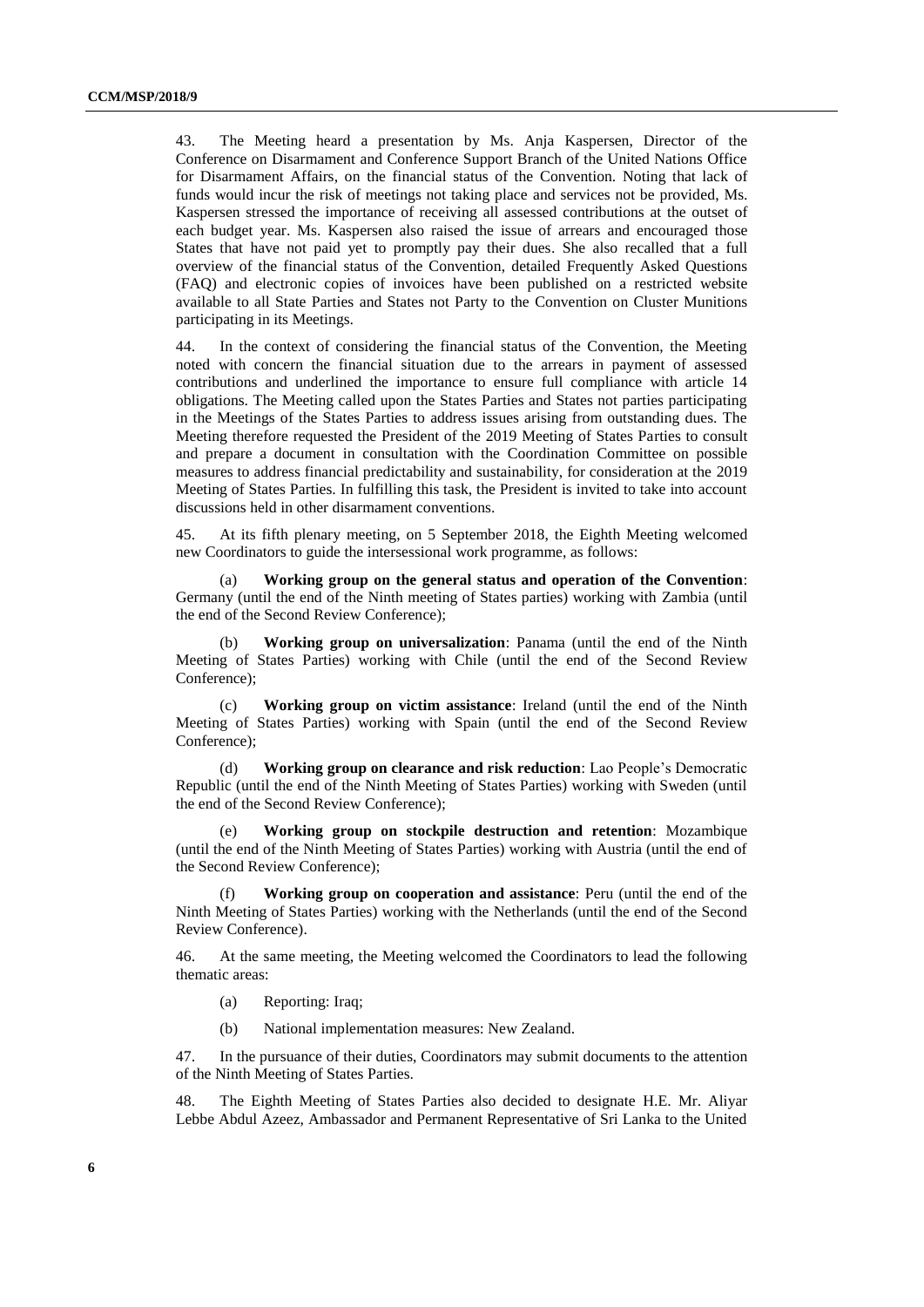Nations and other Organizations in Geneva, as the President of the Ninth Meeting of States Parties. In accordance with the decision taken at the First Review Conference, his term commenced on the day following the conclusion of the Eighth Meeting of States Parties until the last day of the Ninth Meeting of States Parties.

49. At the same meeting States Parties decided that the Ninth Meeting of States Parties shall be from 2 to 4 September 2019 in Geneva, unless its President decides at a later stage to host the meeting in another venue, in accordance with paragraph 30 (d) of the Final Report of the Review Conference (CCM/CONF/2015/7).

50. In accordance with paragraph 30 (d) of the Final Report of the Review Conference (CCM/CONF/2015/7) the financial arrangements for the Ninth Meeting of States Parties were calculated based on Geneva as default location. The Meeting considered and adopted such financial arrangements for the Ninth Meeting of States Parties, as contained in CCM/MSP/2018/7.

51. The Eighth Meeting of States Parties also decided to designate H.E. Ms. Sabrina Dallafior, Ambassador and Permanent Representative of Switzerland to Conference on Disarmament, as the President of the Second Review Conference in 2020.

52. At its fifth plenary meeting, on 5 September 2018, the Eighth Meeting of States Parties adopted its final report, as contained in CCM/MSP/2018/CRP.1/Rev.1, as orally amended, to be issued as document CCM/MSP/2018/9.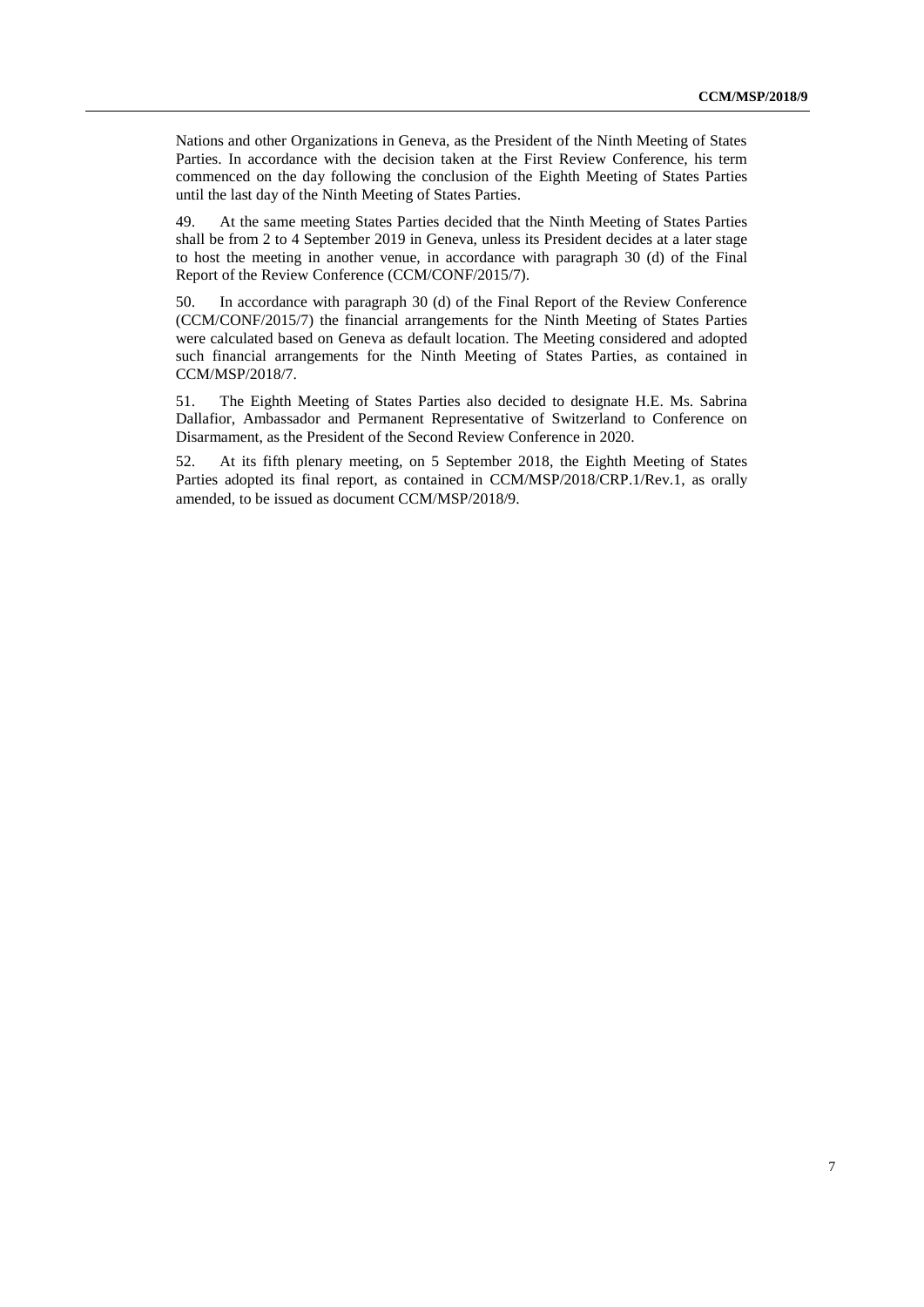### **Annex I**

### **Article 3 - Declaration of Compliance**

| <b>Submitted by [State Party]:</b>     |                                         |
|----------------------------------------|-----------------------------------------|
| <b>Article 3 destruction deadline:</b> | $\lceil \frac{day}{month}{year} \rceil$ |
| Date of completion:                    | $\lceil \frac{day}{month}{year} \rceil$ |

#### *[State Party]* **ratified/acceded to the Convention on** *[day/month/year]***. The Convention entered into force for** *[State Party]* **on** *[day/month/year]***.**

#### **Article 3 - Storage and stockpile destruction**

1. Each State Party shall, in accordance with national regulations, separate all cluster munitions under its jurisdiction and control from munitions retained for operational use and mark them for the purpose of destruction.

2. Each State Party undertakes to destroy or ensure the destruction of all cluster munitions referred to in paragraph 1 of this Article as soon as possible but not later than eight years after the entry into force of this Convention for that State Party. Each State Party undertakes to ensure that destruction methods comply with applicable international standards for protecting public health and the environment.

#### **Dubrovnik Action Plan - Action 2.4**

3. States Parties that have fulfilled obligations under Article 3 are encouraged to make an official declaration of compliance with Article 3 obligations to meetings of States Parties or review conferences of the Convention and in annual submissions of transparency reports under Article 7.

#### **Declaration**

4. As a result of efforts undertaken since its initial transparency report, [State Party] declares that it has fulfilled its obligations under Article 3 of the Convention by having destroyed or ensured the destruction of all cluster munition stockpiles and determined that there are no longer any such stockpiles under its jurisdiction or control. In the event that previously unknown stockpiles of cluster munitions, including submunitions, are discovered after the date of completion, [State Party], in keeping with Article 7 paragraph 1(g), will immediately inform States Parties of such a discovery and share this information through annual transparency reports and any other fora including Meetings of States Parties, Review Conferences and informal meetings of the Convention. If [State Party] believes that it will be unable to destroy or ensure destruction of all newly discovered cluster munitions within its Article 3 deadline it may submit a request to a Meeting of States Parties or Review Conference for an extension of the deadline by a period up to four years as stipulated in Article 3. If such a discovery is after the original Article 3 deadline and [State Party] is unable to destroy such cluster munitions before the next Meeting of States Parties/Review Conference, it may request an extension of up to four years to complete such destruction.

**\_\_\_\_\_\_\_\_\_\_\_\_\_\_\_\_\_\_\_\_\_\_\_\_\_\_\_\_\_\_\_\_ \_\_\_\_\_\_\_\_\_\_\_\_\_\_\_\_\_\_\_\_\_\_\_\_**

*Signature and official stamp Date and place*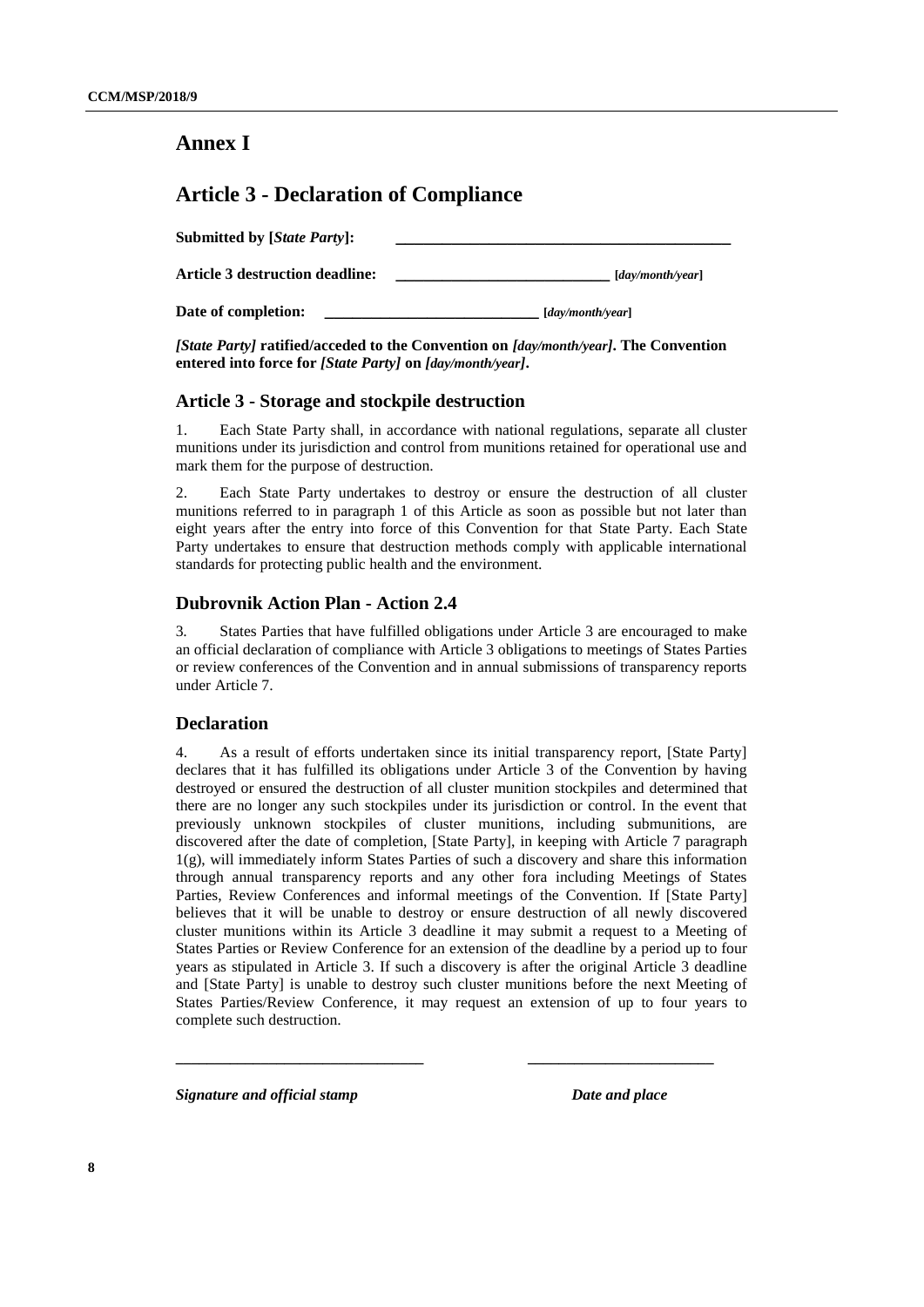### **Annex II**

### **Guidelines for the Convention on Cluster Munitions (CCM) Article 3 Extension Requests**

### **I. Article 3 Extension Request Guidelines**

1. The Convention on Cluster Munitions, in its Article 3, envisions that a State Party shall "separate all cluster munitions under its jurisdiction and control from munitions retained for operational use and mark them for the purpose of destruction" as well as "undertakes to destroy or ensure the destruction of all cluster munitions" no later than eight years after the entry into force of the Convention for that State Party.

2. Should a State Party believe that it will be unable to destroy or ensure the destruction of all cluster munitions within the aforementioned eight years, it may submit a request to a Meeting of States Parties or a Review Conference for an extension of the deadline, for a period of up to four years. In exceptional circumstances, a State Party may submit a request for an additional extension of up to four years.

3. States Parties intending to submit requests are encouraged to seek assistance and input from the CCM Implementation Support Unit in regards to the preparation of their request.

4. A request for an extension must be submitted at least nine months prior to the Meeting of States Parties or the Review Conference at which it is to be considered. The request should be addressed to the current serving President of the upcoming CCM Meeting of States Parties (MSP) or Review Conference (RC), as well as a copy addressed to the CCM Implementation Support Unit (ISU).

5. The CCM ISU will inform States Parties that an extension request has been received and share that extension request with States Parties by making it available on the CCM website.

6. The CCM ISU shall bring the request to the attention of the CCM Coordination Committee. The Coordination Committee will create an *ad hoc* Analysis group, which will consider all requests submitted. The Analysis group can also be created at an earlier stage, at the discretion of the Coordination Committee, in order to assist with the preparation of requests or consultations with requesting States Parties.

7. The Analysis group will prepare and submit a report, including a draft decision, and, if necessary, recommendations, to the President, who will make it available to States Parties for their consideration at the next MSP or Review Conference.

8. The Analysis group will be composed of:

- Coordinators on Stockpile Destruction and Retention;
- Coordinators on International Cooperation and Assistance.

Representatives of the CCM Implementation Support Unit as well as other States Parties can serve in a support role.

9. A number of organizations and bodies, offering relevant expertise, such as, but not limited to, the UN and its agencies, the International Committee of the Red Cross (ICRC), the Cluster Munition Coalition (CMC), the Geneva International Centre for Humanitarian Demining (GICHD), as well as other organizations and demining experts shall be consulted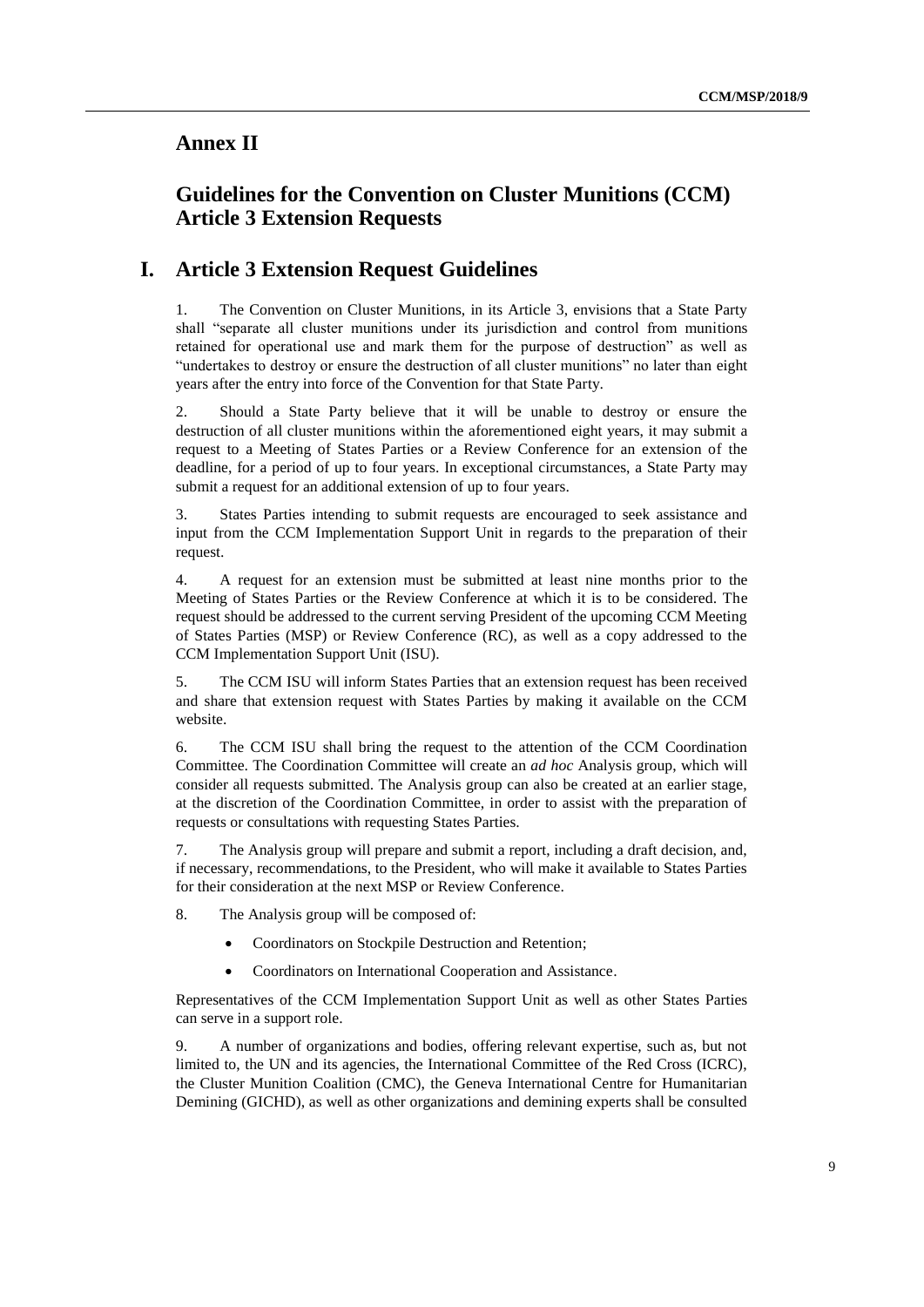and requested to provide expertise during analysis of the extension request, as deemed appropriate by the Analysis Group.

10. In order to avoid conflicts of interest, members of the Analysis group will excuse themselves from analyzing their own government's extension requests as well as in the case of other apparent conflicts of interest.

11. The first Analysis group will create a methodology, to be presented to and adopted by the Coordination Committee, which will be used for all future requests, in order to ensure a uniform approach to all requests. The methodology created will be incorporated into these guidelines, to be presented to States Parties for adoption at the next MSP or Review Conference.

12. The Analysis group will, within eight weeks after receiving an extension request, prepare a preliminary report as a basis for further clarifications, as necessary, from the requesting State Party. This preliminary report analyses the comprehensiveness and level of detail of the request, aiming to improve all extension requests and seeking to address any potential shortcomings. The Analysis group may, at any time, ask for clarifications or additional information from the requesting State Party. The requesting State Party may, at any time, submit amendments to its extension request.

13. Once the report is finalized, it shall be presented to the requesting State Party for comments and/or to correct points of fact. After that, the report will be submitted to the President as stated in paragraph 7 above.

14. The Meeting of States Parties or the Review Conference will assess the request and decide, in accordance with its rules of procedure, whether to grant the request for an extension. The Meeting of States Parties may decide to grant the request extension in accordance with the request by the State Party, in accordance with recommendations from the Analysis Group, or to grant an extension of a different length, in accordance with the Convention.

15. States Parties may also propose benchmarks for the extension, should they find it so necessary. Regardless of proposed benchmarks by States Parties, a State Party that has been granted an extension request will submit annual progress reports, through existing transparency reports, or through statements or reporting to the Meeting of States Parties and Review Conferences.

16. These guidelines will be reviewed annually by the CCM Coordination Committee. Changes, if deemed necessary, shall be proposed to be adopted at the next CCM MSP. A comprehensive review and discussion of guidelines and methodology shall take place at the 2020 Review Conference of the CCM, where more permanent and institutional issues, as well as a methodology, will be decided.

### **II. Timeline for Article 3 extension requests**

17. With CCM Meetings of States Parties typically taking place during the month of September each year, Article 3 extension request should be prepared, submitted, analyzed, and considered in accordance with the suggested timeline below. The timeline always pertains to the next upcoming CCM Meeting of States Parties (CCM MSP) or CCM Review Conference (CCM RC).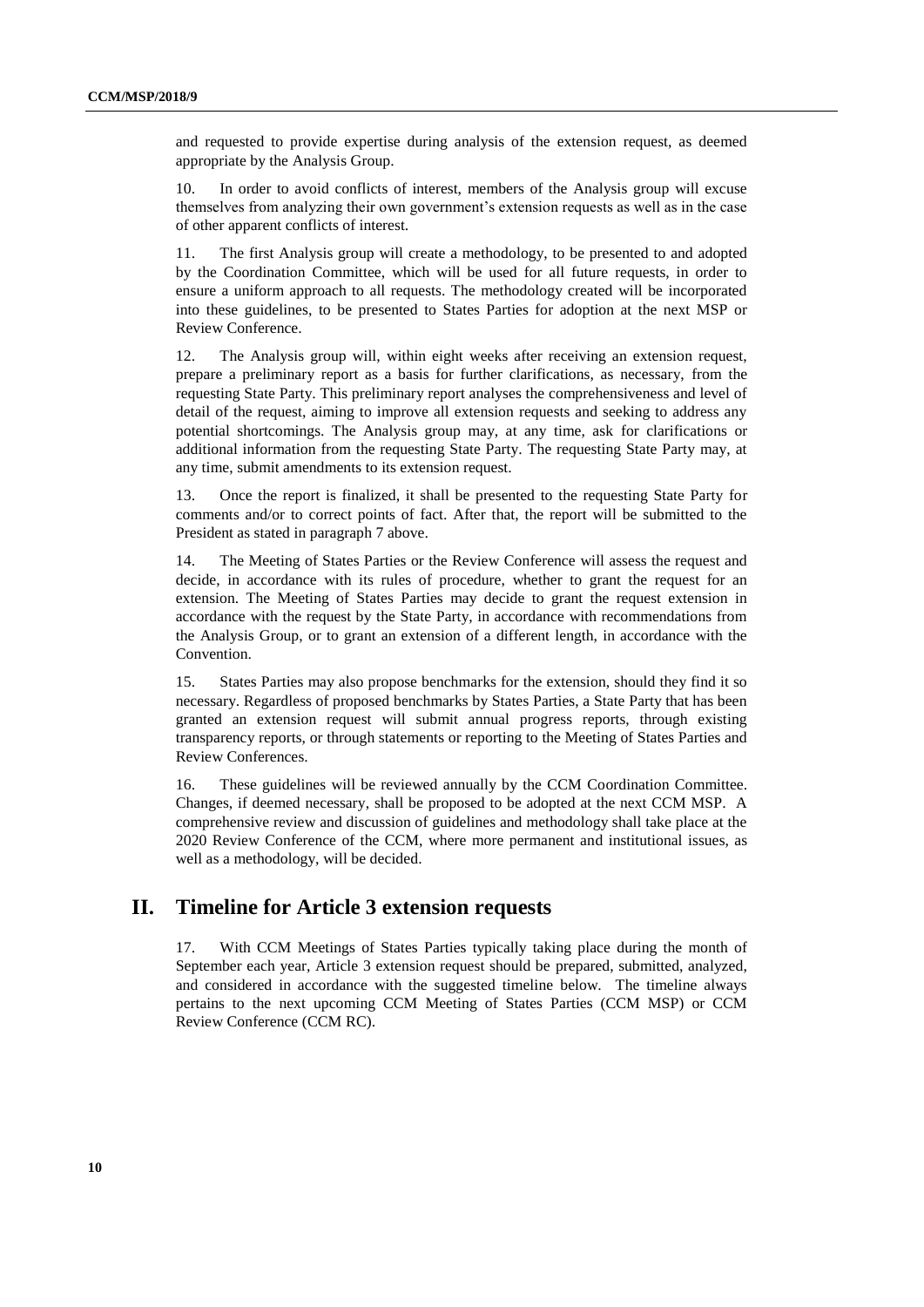| Month (Year of CCM                                                                   | Action taken by State Party                                                                                                                                                                                                                                                       |
|--------------------------------------------------------------------------------------|-----------------------------------------------------------------------------------------------------------------------------------------------------------------------------------------------------------------------------------------------------------------------------------|
| $MSP/RC$ )                                                                           | or CCM ISU / CCM Coordination Committee                                                                                                                                                                                                                                           |
| May (MSP/RC Year -1)                                                                 | State Party starts preparing Article 3 Extension Request, and, if<br>possible, informs CCM ISU of the intent to submit a request                                                                                                                                                  |
| May-November                                                                         | State Party prepares Article 3 Extension Request, consults with                                                                                                                                                                                                                   |
| (MSP/RC Year -1)                                                                     | ISU and Analysis group as necessary                                                                                                                                                                                                                                               |
| 1 December (MSP/RC                                                                   | State Party submits its request to the President, as well as a                                                                                                                                                                                                                    |
| Year $-1$ )                                                                          | copy addressed to the CCM Implementation Support Unit.                                                                                                                                                                                                                            |
| 31 January or 8 weeks<br>after reception of<br>extension request (Year<br>of MSP/RC) | Analysis group prepares preliminary analysis                                                                                                                                                                                                                                      |
| February-June (Year of<br>MSP/RC)                                                    | Analysis group analyses the request, working closely with the<br>State Party, to close any gaps in the request; State Party is<br>offered the final report, for comments; Analysis group submits<br>report, including draft decision and possible recommendations<br>to President |
| July (Year of MSP/RC)                                                                | The President makes the final report available to all States<br>Parties, for consideration                                                                                                                                                                                        |
| September (Year of                                                                   | States Parties consider the request and decide on granting the                                                                                                                                                                                                                    |
| MSP/RC)                                                                              | extension to the requesting State Party                                                                                                                                                                                                                                           |

### **III. Suggested outline for Article 3 Extension Requests**

18. Article 3 Extension Requests are to be prepared by the State Party as comprehensively as possible in regards to the assessed challenges to fulfilling Article 3 obligations, and regarding the methods and the time period required for those challenges to be met. The document to be submitted should contain the following:

#### **A. Executive Summary**

*4-8 pages long, summarizing essential details, in accordance with Article 3, paragraph 4 of the Convention:*

- Duration of the proposed extension;
- Rationale and resource mobilization: Summary explanation of the proposed extension, including the financial and technical means available to or required by the State Party, and, where applicable, the exceptional circumstances justifying it;
- Outline for how and when stockpile destruction will be completed Summary work plan for period of extension;
- Quantity and type of cluster munitions and explosive submunitions held at the entry into force of the Convention for that State Party and any additional cluster munitions or explosive submunitions discovered after such entry into force;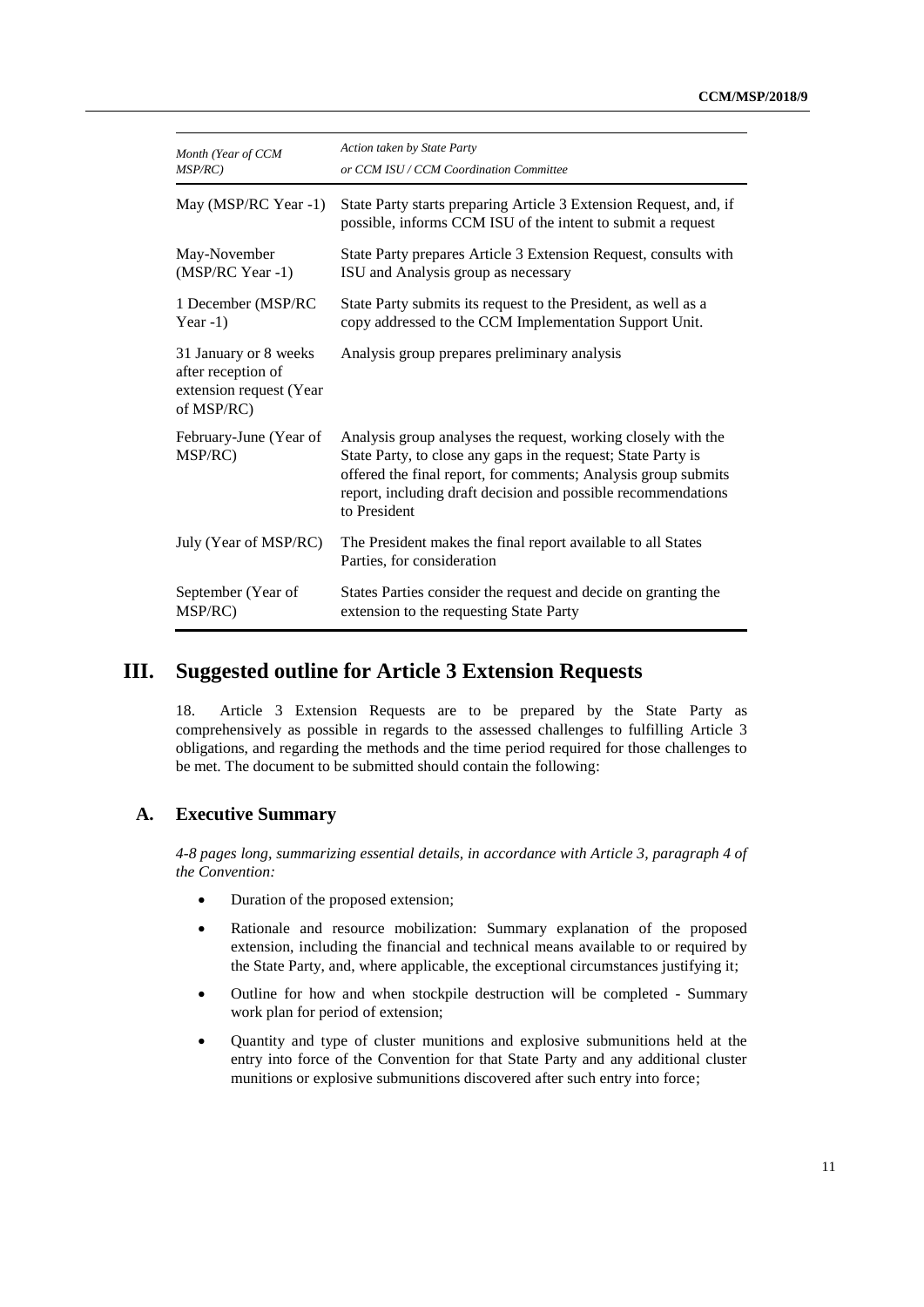- Quantity and type of cluster munitions and explosive submunitions destroyed during the eight years after the entry into force of this Convention for that State Party;
- Quantity and type of cluster munitions and explosive submunitions remaining to be destroyed during the proposed extension and the annual destruction rate expected to be achieved;
- Circumstances that have impeded the ability of the State Party to destroy all cluster munition under its jurisdiction during the initial eight year period, and those that may impede its ability during the proposed extension;
- The humanitarian, social, economic and environmental implications of the proposed extension;
- Provide full contact details of the national focal person with whom follow-up will be conducted.

#### **B. Detailed narrative**

*Elaborating on the summarized details above, and, inter alia, informing States Parties about the following:*

- Origins of the Article 3 challenge to meeting the deadlines;
- Existing national storage and stockpile destruction capacities;
- Nature and extent of the progress made to date;
- Resources made available to support progress made to date;
- Methods and standards used;
- Nature and extent of the remaining challenges;
- Humanitarian, economic, social, and environmental implications;
- Institutional, financial, technical, and human means and resources available and/or necessary in order to meet remaining challenges;
- Amount of time requested and reasoning behind the amount of time requested;
- Detailed work plan covering the amount of time requested, with measurable benchmarks, including, but not limited to:
	- How much storage and stockpile destruction is planned for each year of the extension period?
	- What annual costs are projected, including a breakdown of costs?
	- What are the expected sources of funding necessary for implementation of the plan?
	- What are potential challenges and/or risk factors that may negatively affect the realization of the plan?
- Circumstances that may impede the ability of the State Party to destroy all stockpiles during the proposed extension;
- Any other information relevant to the request for the proposed extension.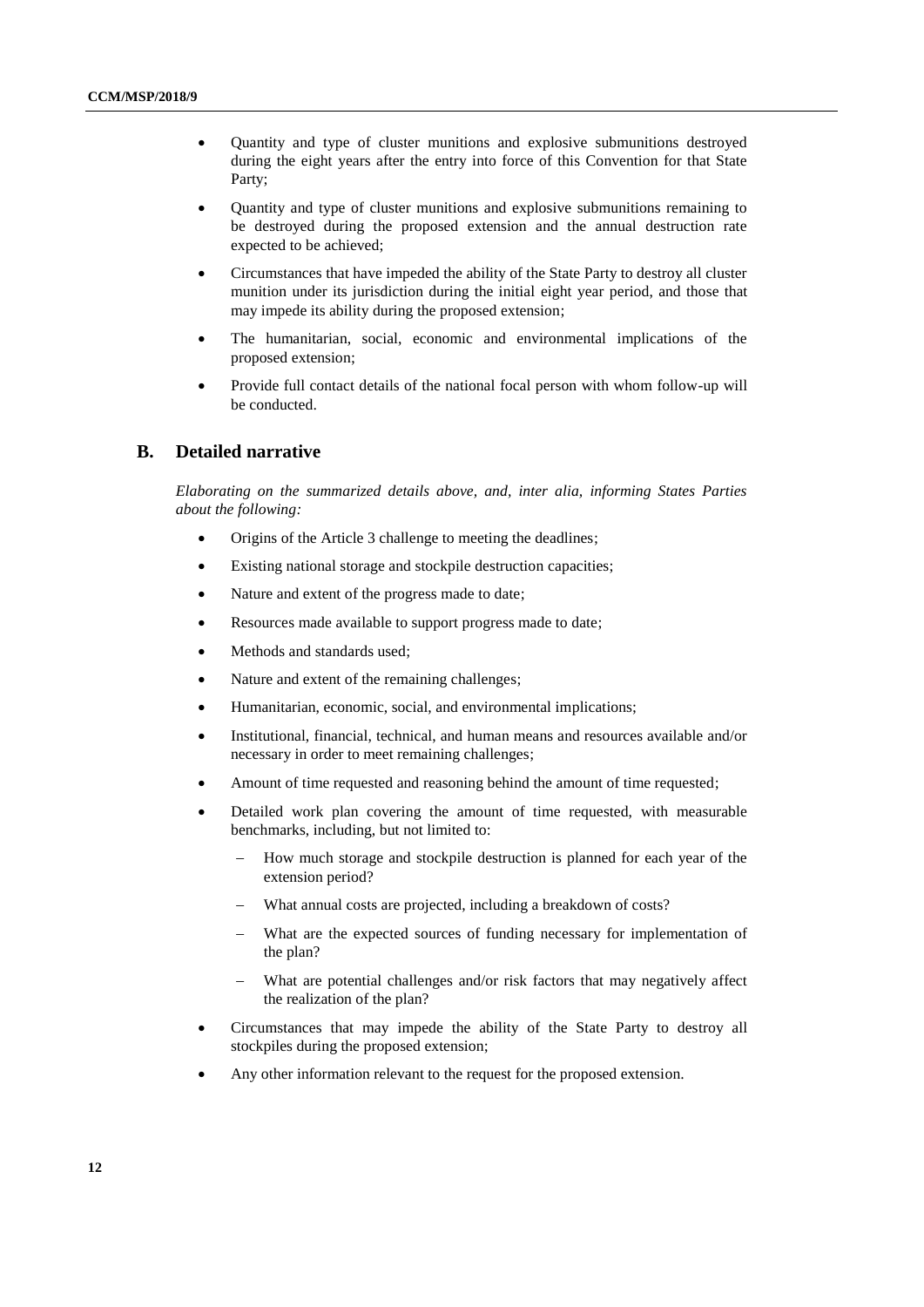### **Annex III**

### **Guidelines for the Convention on Cluster Munitions (CCM) Article 4 Extension Requests**

### **I. Article 4 Extension Request Guidelines**

1. The Convention on Cluster Munitions, in its Article 4, envisions that a State Party "undertakes to clear and destroy, or ensure the clearance and destruction of, cluster munition remnants located in cluster munition contaminated areas under its jurisdiction or control" no later than 10 years after the entry into force of the Convention for that State (or, in case of active hostilities, no later than 10 years after the end of the active hostilities during which such cluster munitions became cluster munition remnants).

2. Should a State Party believe that it will be unable to clear and destroy or ensure the clearance and destruction of all cluster munition remnants within the aforementioned 10 years, it may submit a request to a Meeting of States Parties (MSP) or a Review Conference (RC) for an extension of the deadline, for a period of up to five years, although the requested extension shall not exceed the number of years strictly necessary for that State Party to complete its obligations. A State Party could also request an extension for less than five years with regard to its fulfilment of its obligations under Article 4.

3. States Parties intending to submit requests are encouraged to seek assistance and input from the CCM Implementation Support Unit (ISU) in regards to the preparation of their request.

4. A request for an extension must be submitted at least nine months prior to the Meeting of States Parties or the Review Conference at which it is to be considered. The request should be addressed to the current serving President of the upcoming CCM Meeting of States Parties or Review Conference, as well as a copy addressed to the CCM ISU.

5. The CCM ISU will inform States Parties that an extension request has been received and share that extension request with States Parties by making it available on the CCM website.

6. The CCM ISU shall bring the request to the attention of the CCM Coordination Committee. The Coordination Committee will create an *ad hoc* Analysis group, which will consider all requests submitted. The Analysis group can also be created at an earlier stage, at the discretion of the Coordination Committee, in order to assist with the preparation of requests or consultations with requesting States Parties.

7. The Analysis group will prepare and submit a report, including a draft decision, and, if necessary, recommendations, to the President, who will make it available to States Parties, for their consideration at the next MSP or Review Conference.

8. The Analysis group will be composed of:

- Coordinators on Clearance and Risk Reduction Education;
- Coordinators on International Cooperation and Assistance.

Representatives of the CCM Implementation Support Unit as well as other States Parties can serve in a support role.

9. A number of organizations and bodies, offering relevant expertise, such as, but not limited to, the UN and its agencies, the International Committee of the Red Cross (ICRC), the Cluster Munition Coalition (CMC), Geneva International Centre for Humanitarian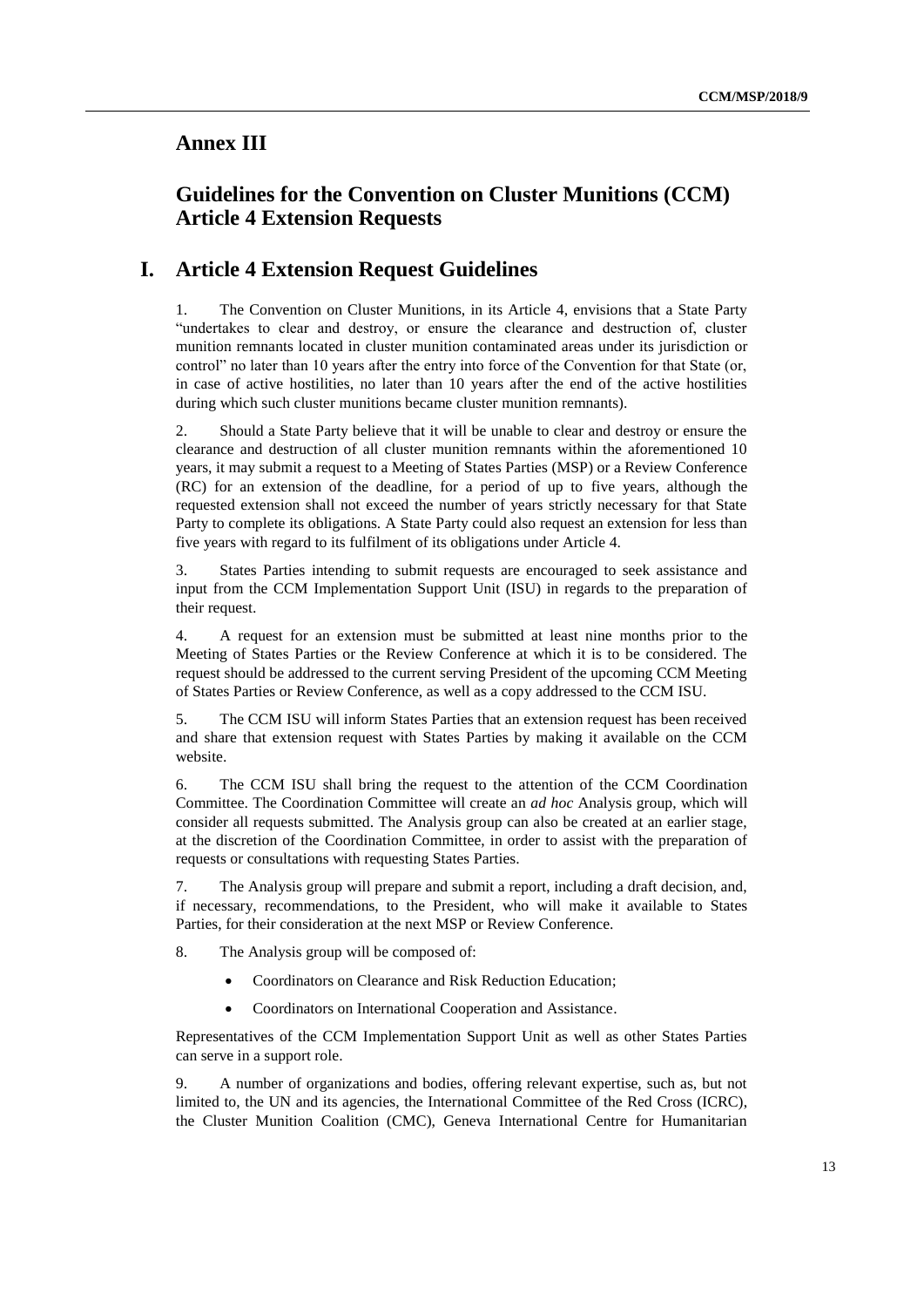Demining (GICHD), as well as other organizations and demining experts, shall be consulted and requested to provide expertise during analysis of the extension request, as deemed appropriate by the Analysis Group.

10. In order to avoid conflicts of interest, members of the Analysis group will excuse themselves from analysing their own government's extension requests as well as in the case of other apparent conflicts of interest.

11. The first Analysis group will create a methodology, to be presented to and adopted by the Coordination Committee, which will be used for all future requests, in order to ensure a uniform approach to all requests. The methodology created will be incorporated into these guidelines, to be presented to States Parties for adoption at the next MSP or Review Conference.

12. The Analysis group will, within eight weeks after receiving an extension request, prepare a preliminary report as a basis for further clarifications, as necessary, from the requesting State Party. This preliminary report analyses the comprehensiveness and level of detail of the request, aiming to improve all extension requests and seeking to address any potential shortcomings. The Analysis group may, at any time, ask for clarifications or additional information from the requesting State Party. The requesting State Party may, at any time, submit amendments to its extension request.

13. Once the report is finalized, it shall be presented to the requesting State Party for comments and/or to correct points of fact. After that, the report will be submitted to the President as stated in paragraph 7 above.

14. The Meeting of States Parties or the Review Conference will assess the request and decide, in accordance with its rules of procedure, whether to grant the request for an extension. The Meeting of States Parties may decide to grant the request extension in accordance with the request by the State Party, in accordance with recommendations from the Analysis Group, or to grant an extension of a different length, in accordance with the Convention.

15. States Parties may also propose benchmarks for the extension, should they find it so necessary. Regardless of proposed benchmarks by States Parties, a State Party that has been granted an extension request will submit annual progress reports, through existing transparency reports, or through statements or reporting to the Meeting of States Parties and Review Conferences.

16. An extension to a State Party may be renewed by a period of up to five years upon the submission of a new request, in accordance with the Convention and these guidelines. In requesting a further extension, a State Party shall submit relevant additional information on what has been undertaken during the previous extension granted.

17. These guidelines will be reviewed annually by the CCM Coordination Committee. Changes, if deemed necessary, shall be proposed to be adopted at the following CCM MSP. A comprehensive review and discussion of guidelines and methodology shall take place at the 2020 Review Conference of the CCM, where more permanent and institutional issues, as well as a methodology, will be decided.

### **II. Timeline for Article 4 extension requests**

18. With CCM Meetings of States Parties typically taking place during the month of September each year, Article 4 extension requests should be prepared, submitted, analysed, and considered in accordance with the suggested timeline below. The timeline always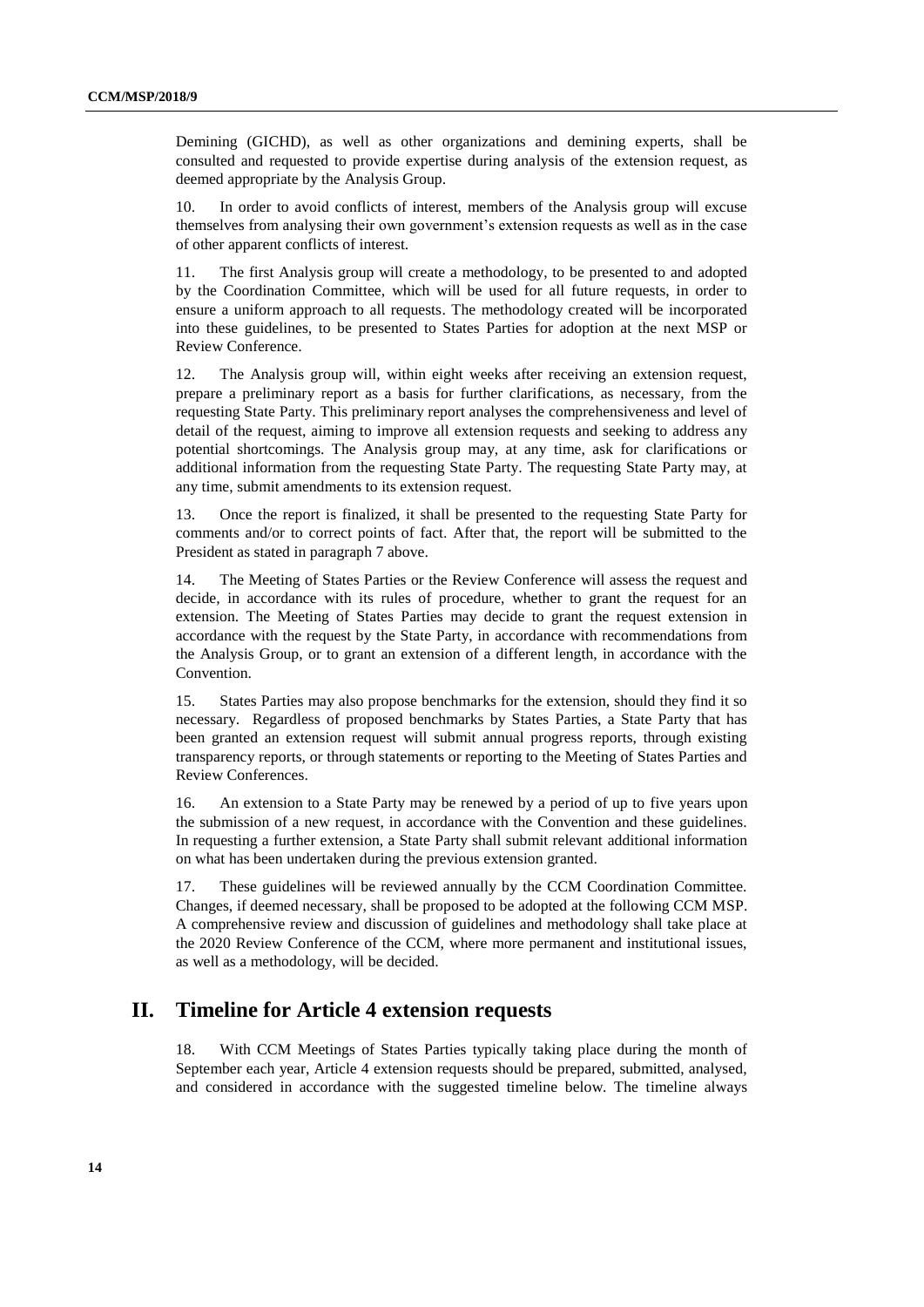|                  |  | pertains to the next upcoming CCM Meeting of States Parties (MSP) or CCM Review |  |  |  |  |  |
|------------------|--|---------------------------------------------------------------------------------|--|--|--|--|--|
| Conference (RC). |  |                                                                                 |  |  |  |  |  |

| Month                                                                                | Action taken by State Party                                                                                                                                                                                                                                                      |
|--------------------------------------------------------------------------------------|----------------------------------------------------------------------------------------------------------------------------------------------------------------------------------------------------------------------------------------------------------------------------------|
| (Year of CCM MSP/RC)                                                                 | or CCM ISU / CCM Coordination Committee                                                                                                                                                                                                                                          |
| May (MSP/RC                                                                          | State Party starts preparing Article 4 Extension Request, and, if                                                                                                                                                                                                                |
| Year $-1$ )                                                                          | possible, informs CCM ISU of the intent to submit request                                                                                                                                                                                                                        |
| May-November                                                                         | State Party prepares Article 4 Extension Request, consults with                                                                                                                                                                                                                  |
| (MSP/RC Year -1)                                                                     | ISU and Analysis group as necessary                                                                                                                                                                                                                                              |
| 1 December                                                                           | State Party submits request to the President, as well as a copy                                                                                                                                                                                                                  |
| (MSP/RC Year -1)                                                                     | addressed to the CCM Implementation Support Unit                                                                                                                                                                                                                                 |
| 31 January or 8<br>weeks after reception<br>of extension request<br>(Year of MSP/RC) | Analysis group prepares preliminary analysis                                                                                                                                                                                                                                     |
| February-June (Year<br>of MSP/RC)                                                    | Analysis group analyses the request, working closely with the<br>State Party, to close any gaps in the request; State Party is offered<br>the final report for comments; Analysis group submits report,<br>including draft decision and possible recommendations to<br>President |
| July (Year of                                                                        | The President makes the final report available to all States Parties,                                                                                                                                                                                                            |
| MSP/RC)                                                                              | for consideration                                                                                                                                                                                                                                                                |
| September (Year of                                                                   | States Parties consider the request and decide on granting the                                                                                                                                                                                                                   |
| MSP/RC)                                                                              | extension to the requesting State Party                                                                                                                                                                                                                                          |

### **III. Outline for Article 4 Extension Requests**

Article 4 Extension Requests are to be prepared by the State Party as comprehensively as possible in regards to the assessed challenges to fulfilling Article 4 obligations, and regarding the methods and the time period required for those challenges to be met. The document to be submitted should contain the following:

#### **A. Executive Summary**

*4-10 pages long, summarizing essential details, in accordance with Article 4, paragraph 6 of the CCM:*

- Duration of the proposed extension (time requested, risks and assumptions);
- Rationale and resource mobilization: Summary explanation of the reasons for the proposed extension, including the financial and technical means available to and required by the State Party for the clearance and destruction of all cluster munition remnants during the proposed extension;
- Preparation of future work and the status of work already conducted under national clearance and demining programs during the initial 10 year period and any subsequent extensions;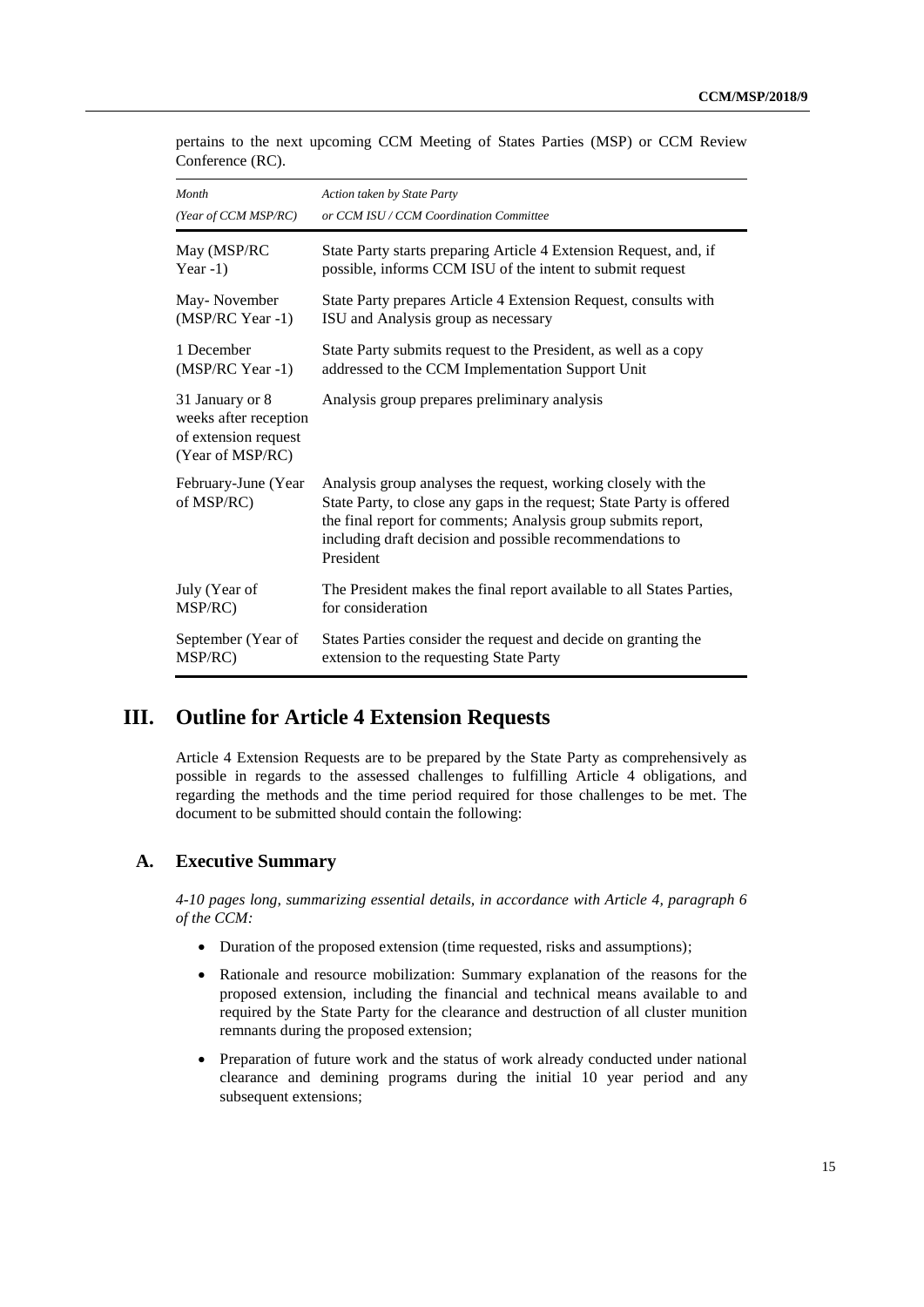- Summary work plan for period of extension;
- Total area containing cluster munition remnants at the time of entry into force of the Convention for that State Party and any additional areas containing cluster munition remnants discovered after such entry into force;
- Total area containing cluster munition remnants cleared since entry into force of the Convention (land release methodologies applied);
- Total area containing cluster munition remnants remaining to be cleared during the proposed extension;
- Circumstances that have impeded the ability of the State Party to destroy all cluster munition remnants located in areas under its jurisdiction or control during the initial 10 year period, and those that may impede its ability during the proposed extension;
- The humanitarian, social, economic and environmental implications of the proposed extension;
- Provide full contact details of the national focal person with whom follow-up will be conducted.

#### **B. Detailed narrative**

*Elaborating on the summarized details above, and, inter alia, informing States Parties about the following:*

- Origins of the Article 4 challenges to meeting the deadline;
- Methods used to identify areas containing cluster munitions (in accordance with International Mine Action Standards (IMAS);
- Existing national demining structures and capacities;
- Nature and extent of the progress made to date using terminology and providing information in a manner consistent with IMAS (include a list of all addressed areas, disaggregating areas cancelled by non-technical survey, reduced by technical survey and areas cleared and providing information on the geographic location of each area);
- Resources made available to support progress made to date;
- Methods and standards used to release suspected areas, incl. quality assurance standards;
- Efforts undertaken in the effective exclusion of civilians from suspected areas;
- Nature and extent of the remaining challenges, using terminology contained within, and in a manner consistent with IMAS (include a list of all remaining confirmed hazardous areas (CHA) and suspected hazardous areas (SHA), with this list including the estimated size of each area, and information on the geographic location of each area;
- Humanitarian, social, economic and environmental implications of the proposed extension;
- Institutional, financial, technical, and human means and resources available and/or necessary in order to meet remaining challenges;
- Amount of time requested and reasoning behind the amount of time requested;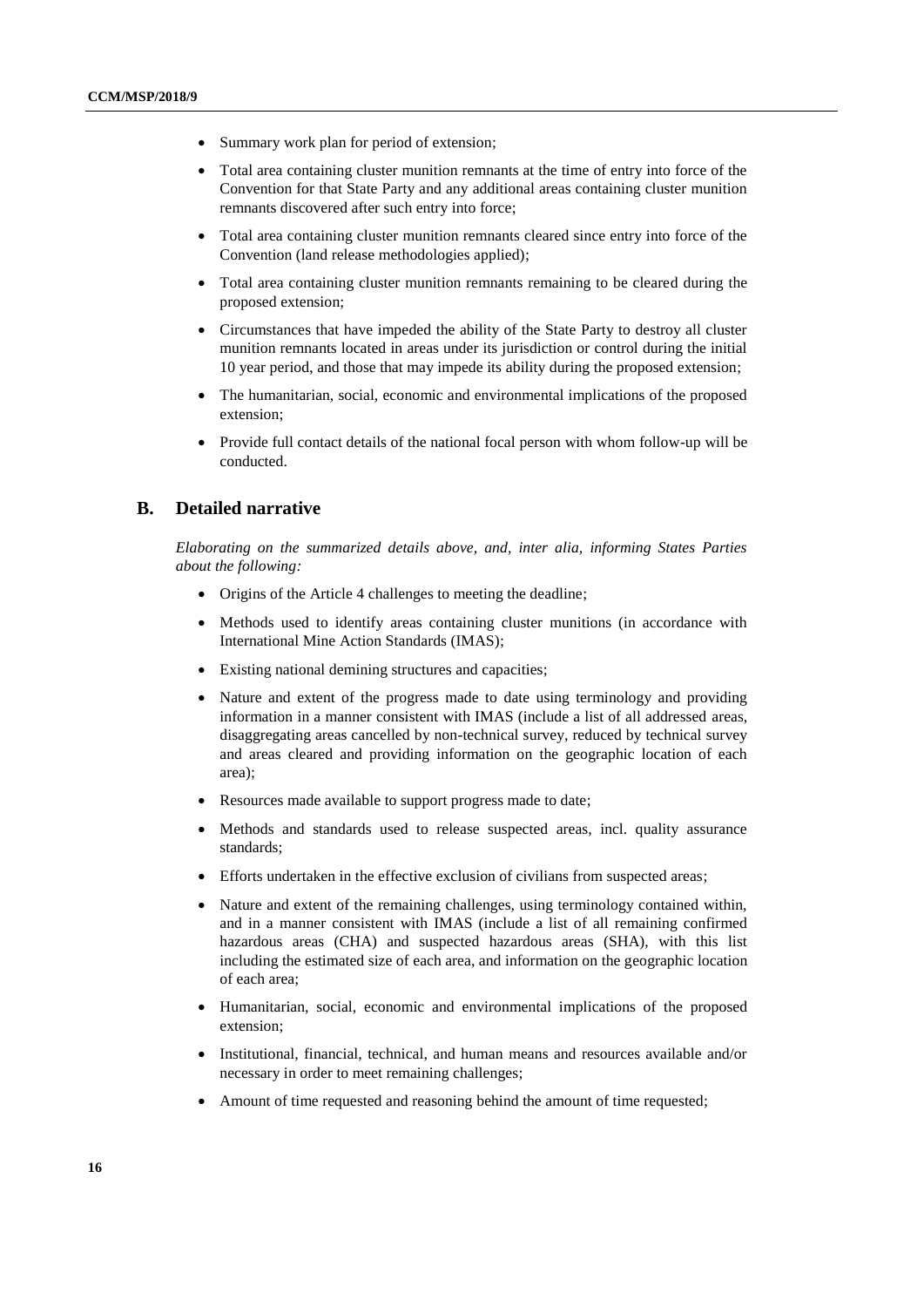- Detailed work plan covering the amount of time requested, with measurable benchmarks, including, but not limited to:
	- If necessary, what survey activities will take place to determine actual location, size, and other characteristics of suspected areas?
	- How much area is planned to be released each year of the extension period? (state milestones)
	- What land release methods and standards will be applied?
	- What annual costs are projected, including breakdown of costs?
	- What are the expected sources of funding necessary for implementation of the plan? Describe in detail the State's resource mobilization strategy.
	- What are potential challenges and/or risk factors that may negatively affect the realization of the plan?
- Circumstances that may impede the ability of the State Party to destroy all cluster munition remnants located in areas under its jurisdiction or control during the proposed extension;
- Any other information relevant to the request for the proposed extension;
- Attach supporting documents such as the national strategic plan, National Mine Action Standards (NMAS), Risk Reduction Education plan, etc.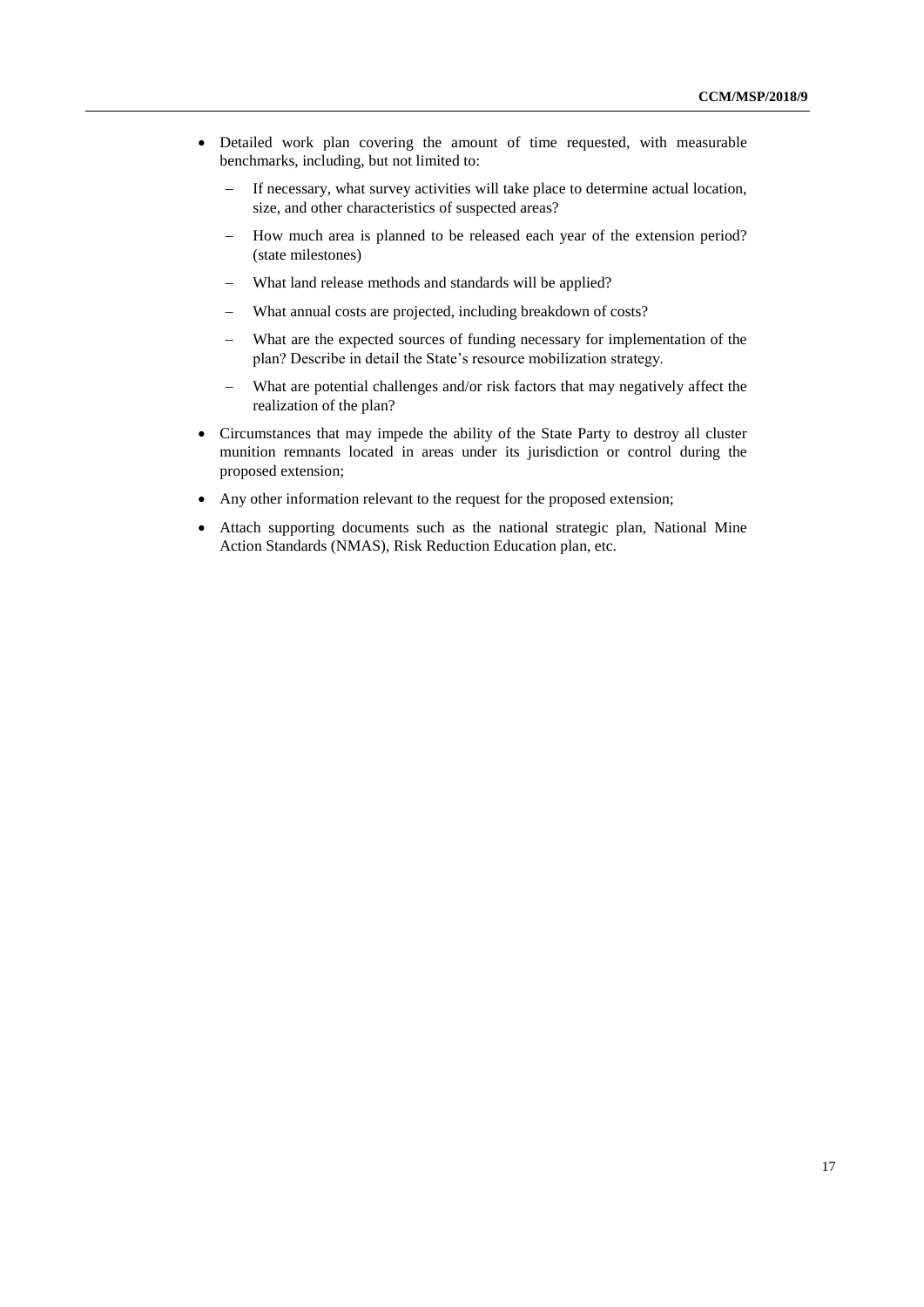## **Annex IV**

## **List of documents**

#### **List of documents of the Eighth Meeting of States Parties of the Convention on Cluster Munitions**

| Symbol.                  | Title                                                                                                                                                                                                         |
|--------------------------|---------------------------------------------------------------------------------------------------------------------------------------------------------------------------------------------------------------|
| CCM/MSP/2018/1           | Provisional Agenda                                                                                                                                                                                            |
| CCM/MSP/2018/2           | Implementation Support Unit budget and Work Plan 2019                                                                                                                                                         |
| CCM/MSP/2018/3           | Provisional annotated programme of work                                                                                                                                                                       |
| <b>CCM/MSP/2018/4</b>    | Rules of Procedure – Submitted by the President of the<br><b>Eighth Meeting of States Parties</b>                                                                                                             |
| CCM/MSP/2018/5           | Convention on Cluster Munitions 8MSP Progress Report<br>- Monitoring progress in implementing the Dubrovnik<br>Action Plan - Submitted by the President of the Eighth<br>meeting of States Parties of the CCM |
| CCM/MSP/2018/6           | Convention on Cluster Munitions Implementation<br>Support Unit $-2017$ annual Report $-$ Submitted by the<br>Director of the Implementation Support Unit                                                      |
| CCM/MSP/2018/7           | Estimated costs of the ninth meeting of States Parties of<br>the Convention on Cluster Munitions - Note by the<br>Secretariat                                                                                 |
| CCM/MSP/2018/8           | Note Verbale dated 10 July 2018 from the Permanent<br>Missions of New Zealand and Australia transmitting the<br>text of the Auckland Declaration on Convention Weapons<br><b>Treaties</b>                     |
| CCM/MSP/2018/9           | Final report                                                                                                                                                                                                  |
| CCM/MSP/2018/INF.1       | Information for States parties, observer States,<br>intergovernmental organizations and non-governmental<br>organizations - Note by the Secretariat                                                           |
| CCM/MSP/2018/MISC.1      | Provisional list of participants                                                                                                                                                                              |
| CCM/MSP/2018/CRP.1       | Draft final report                                                                                                                                                                                            |
| CCM/MSP/2018/CRP.1/Rev.1 | Draft final report - Revision                                                                                                                                                                                 |
| CCM/MSP/2018/WP.1        | Guidelines for the convention on Cluster Munitions<br>(CCM) Article 3 Extension Requests – Submitted by<br>Bosnia-Herzegovina                                                                                 |
| CCM/MSP/2018//WP.1/Rev.1 | Guidelines for the convention on Cluster Munitions<br>(CCM) Article 3 Extension Requests – Submitted by<br>Bosnia-Herzegovina - Revision                                                                      |